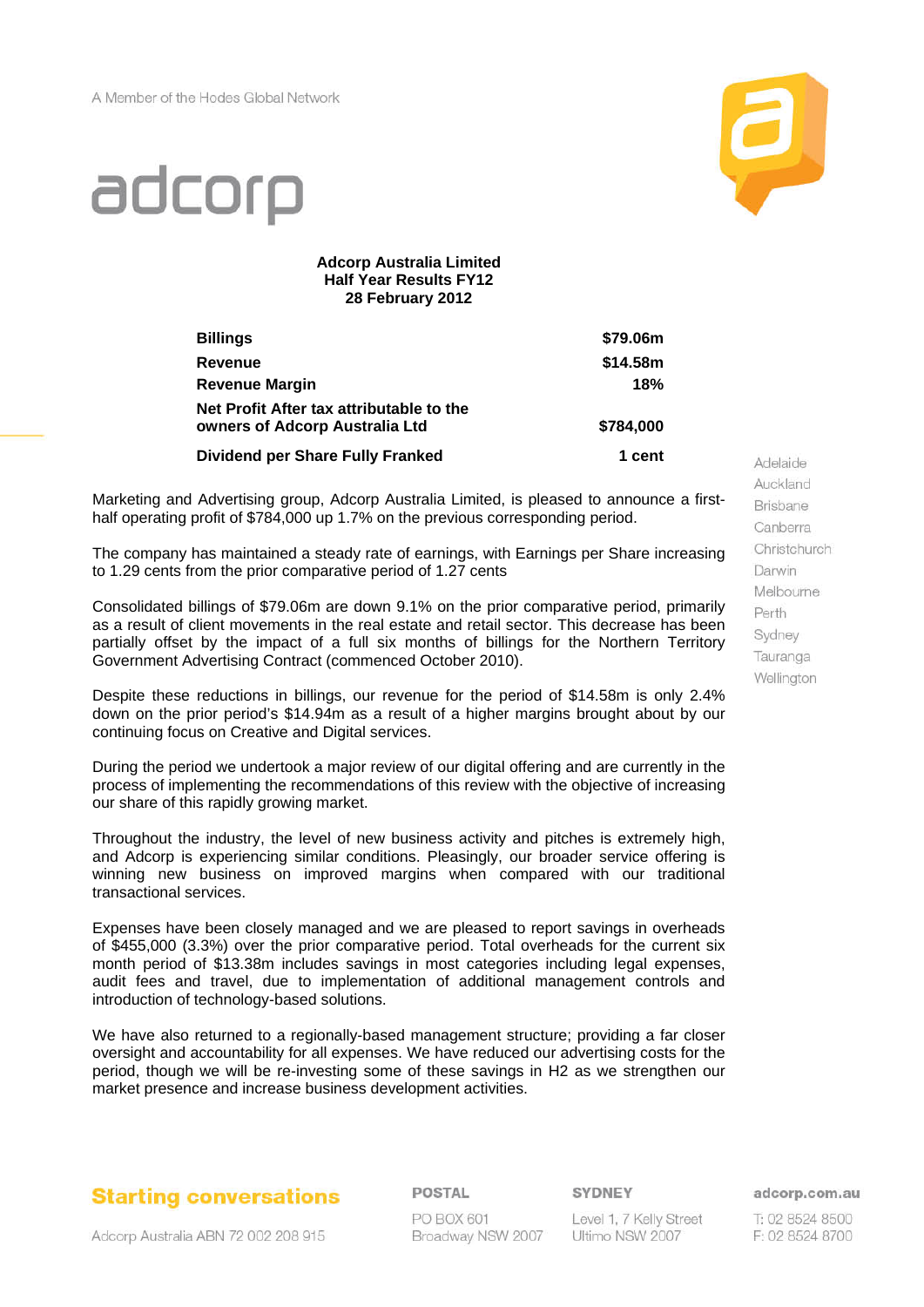



During the period, we completed the changeover to our new auditors Grant Thornton, details of which were released in our AGM announcement in October 2011. We are confident this move will secure annual cost savings while providing a highly regarded independent assurance function for stakeholders.

Our 75% subsidiary, Andrews Advertising, is continuing with legal action against a former director and former manager. The costs of this action have been expensed as incurred.

Office and communications costs are similar to prior comparative period. We have secured savings in telephony with a change in service provider; these savings are partly offset by a general increase in premises costs and outgoings.

Our Client Service expenses have increased by \$196,000 (2.1%) which includes annual salary increases in July 2011, offset by reductions in other areas.

We continue to work with our clients to improve our trade credit procedures; accordingly our trade receivables balance has reduced to \$18.36m at 31 December. (30 June 2011: \$28.56m; 31 December 2010: \$24.41m) and our net working capital has improved by 4.1% to \$3.36m.

Our cash position remains solid with \$7.18m in cash and cash equivalents at 31 December 2011 (30 June 2011: \$10.27m; 31 December 2010: \$5.43m).

Our outlook for the remainder of this calendar year is that the market remains 'patchy' both geographically and by sector, though our diversification across both these facets is supporting our results and potentially limiting the exposure to the downturn that is being experienced by others in our sector.

Furthermore, we were very pleased to announce earlier today, the extension of our Australian Government Non Campaign Master Media Agency Services contract for another 12 months. This extension, the first of two options available to Finance under the contract, will commence from 5 May 2012.

We have a dedicated and energetic team that is being supported by new training initiatives, improved systems and additional investment in digital, creative and media services which puts us in a good position to take advantage of market opportunities as they arise.

We remain committed to providing the most appropriate return to shareholders, and accordingly, have declared an interim dividend of 1 cent per share, fully franked, out of profits for the six months to 31 December 2011.

~Ends~

For further information, please contact: David Morrison Chief Executive Officer Adcorp Australia Limited + 61 2 8524 8500 davidmorrison@adcorp.com.au

## **Starting conversations**

POSTAL

PO BOX 601 Broadway NSW 2007 SYDNEY

Level 1, 7 Kelly Street Ultimo NSW 2007

adcorp.com.au

T: 02 8524 8500 F: 02 8524 8700

Adelaide Auckland **Brisbane** Canberra Christchurch Darwin Melbourne Perth Sydney Tauranga Wellington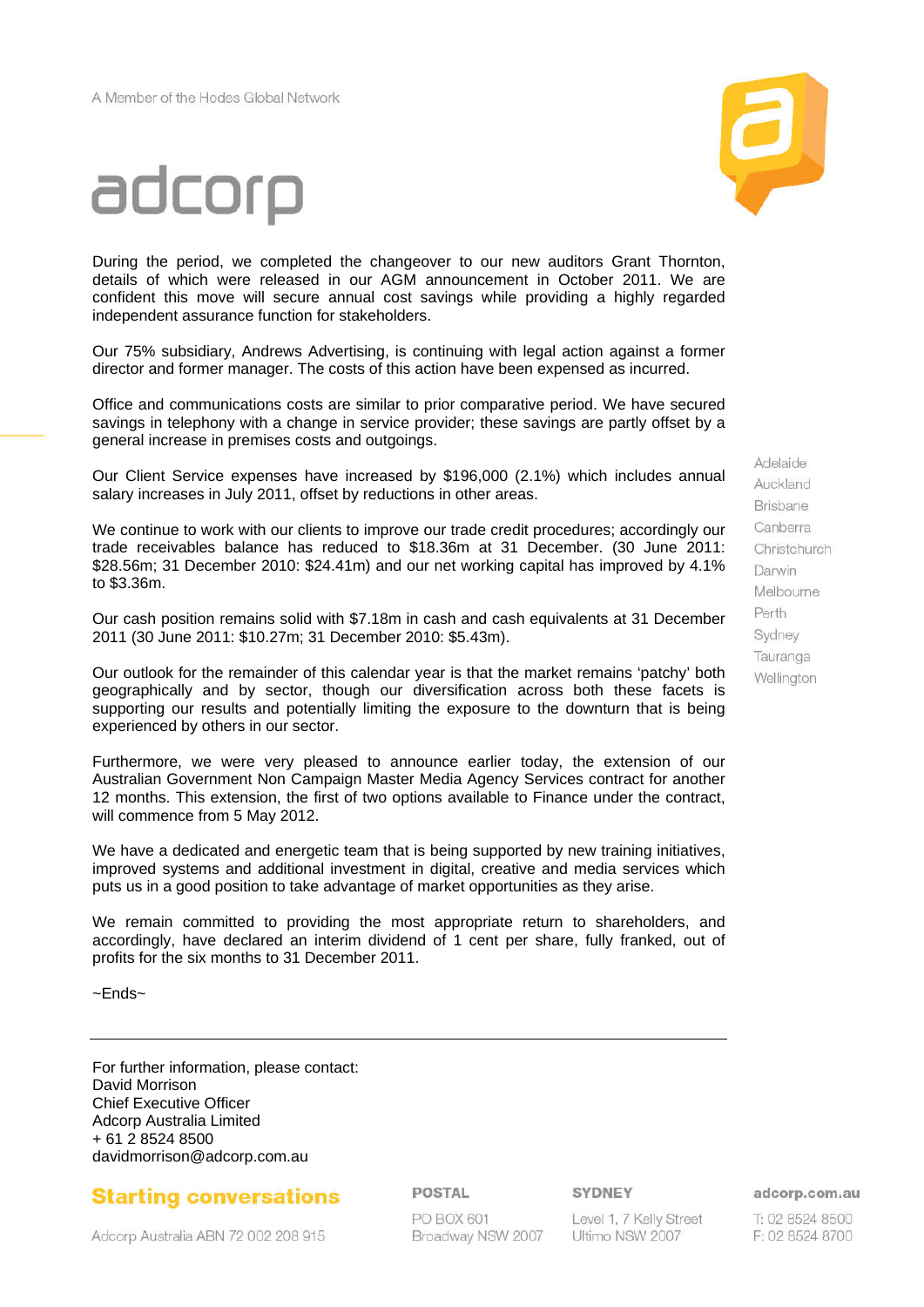## **APPENDIX 4D HALF-YEAR REPORT**

#### **1. Company details**

Name of entity: ABN: Reporting period: Previous corresponding period: **Adcorp Australia Limited** 72 002 208 915 **Half-year ended 31 December 2011** Half-year ended 31 December 2010

#### **2. Results for announcement to the market**

| Revenues from ordinary activities                                                                   |     | down 2.4% | to | \$14,576,000 |
|-----------------------------------------------------------------------------------------------------|-----|-----------|----|--------------|
| Profit from ordinary activities after tax attributable to the owners of<br>Adcorp Australia Limited | up. | 1.7%      | to | \$784.000    |
| Profit for the period attributable to the owners of Adcorp Australia<br>Limited                     | up  | $1.7\%$   | to | \$784.000    |

#### *Dividends*

Final dividend totalling \$607,000 for the financial year ended 30 June 2011 paid on 28 September 2011 at 1 cent per ordinary share fully franked at a tax rate of 30%.

*Comments*

The profit for the consolidated entity after providing for income tax and non-controlling interest amounted to \$784,000 (31 December 2010: \$771,000).

For detailed commentary on results for the period, refer to the half-year results announcement preceding this Appendix 4D.

#### **3. NTA backing**

|    | Net tangible asset backing per ordinary security                                                                                                                              | Reporting period<br>$7.21$ cents | Previous corresponding period<br>6.51 cents |   |
|----|-------------------------------------------------------------------------------------------------------------------------------------------------------------------------------|----------------------------------|---------------------------------------------|---|
| 4. | <b>Control gained over entities</b>                                                                                                                                           |                                  |                                             |   |
|    | Name of entities (or group of entities)                                                                                                                                       | Not applicable                   |                                             |   |
|    | Date control gained                                                                                                                                                           |                                  |                                             |   |
|    | Contribution of such entities to the reporting entity's<br>profit/(loss) from ordinary activities during the period<br>(where material)                                       |                                  |                                             | S |
|    | Profit/(loss) from ordinary activities after tax of the<br>controlled entity (or group of entities) for the whole of<br>the previous corresponding period<br>(where material) |                                  |                                             | S |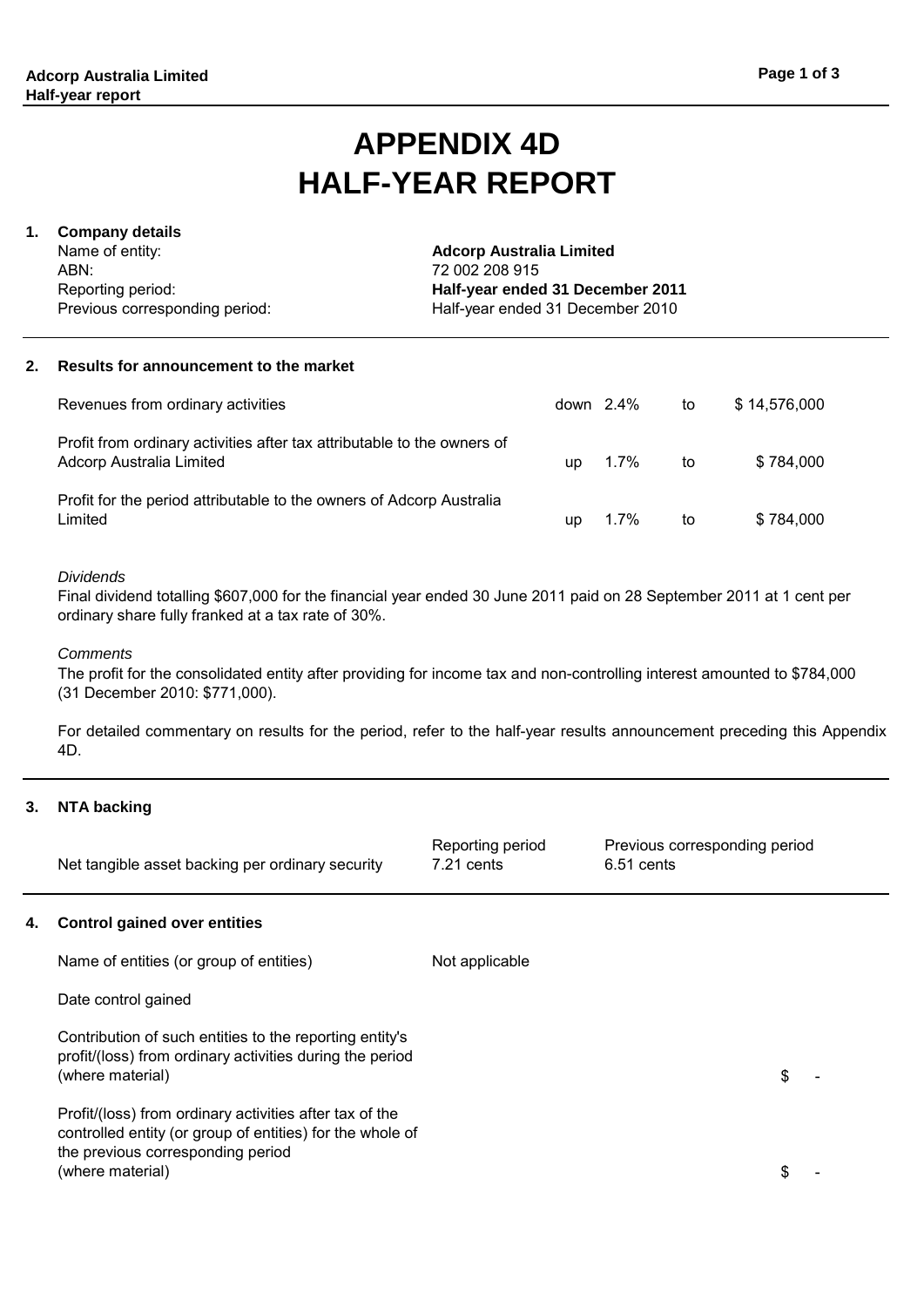#### **5. Loss of control over entities**

| Name of entities (or group of entities)                                                                                                                                                            | Not applicable |   |
|----------------------------------------------------------------------------------------------------------------------------------------------------------------------------------------------------|----------------|---|
| Date control lost                                                                                                                                                                                  |                |   |
| Contribution of such entities to the reporting entity's<br>profit/(loss) from ordinary activities during the period<br>(where material)                                                            |                | S |
| Profit/(loss) from ordinary activities after tax of the<br>controlled entity (or group of entities) whilst controlled<br>during the whole of the previous corresponding period<br>(where material) |                |   |

#### **6. Dividends**

#### *Current period*

Final dividend totalling \$607,000 for the financial year ended 30 June 2011 paid on 28 September 2011 at 1 cent per ordinary share fully franked at a tax rate of 30%.

*Previous corresponding period*

There were no dividends paid or declared during the previous financial period.

#### **7. Dividend reinvestment plans**

*The following dividend or distribution plans are in operation:*

Not applicable.

Not applicable. The last date(s) for receipt of election notices for the dividend or distribution plans:

#### **8. Details of associates and joint venture entities**

|                                                                                                                                                                                                      | Reporting entity's<br>percentage holding |                                     |                | Contribution to profit/(loss)<br>(where material) |
|------------------------------------------------------------------------------------------------------------------------------------------------------------------------------------------------------|------------------------------------------|-------------------------------------|----------------|---------------------------------------------------|
| Name of associate / joint venture                                                                                                                                                                    | Current period                           | Previous<br>corresponding<br>period | Current period | Previous<br>corresponding<br>period               |
| Not applicable.                                                                                                                                                                                      | $0.00\%$                                 | $0.00\%$                            | \$             |                                                   |
| Group's aggregate share of associates and joint<br>venture entities' profit/(loss) (where material)<br>Profit(loss) from ordinary activities before income tax<br>Income tax on operating activities |                                          |                                     | S<br>\$        |                                                   |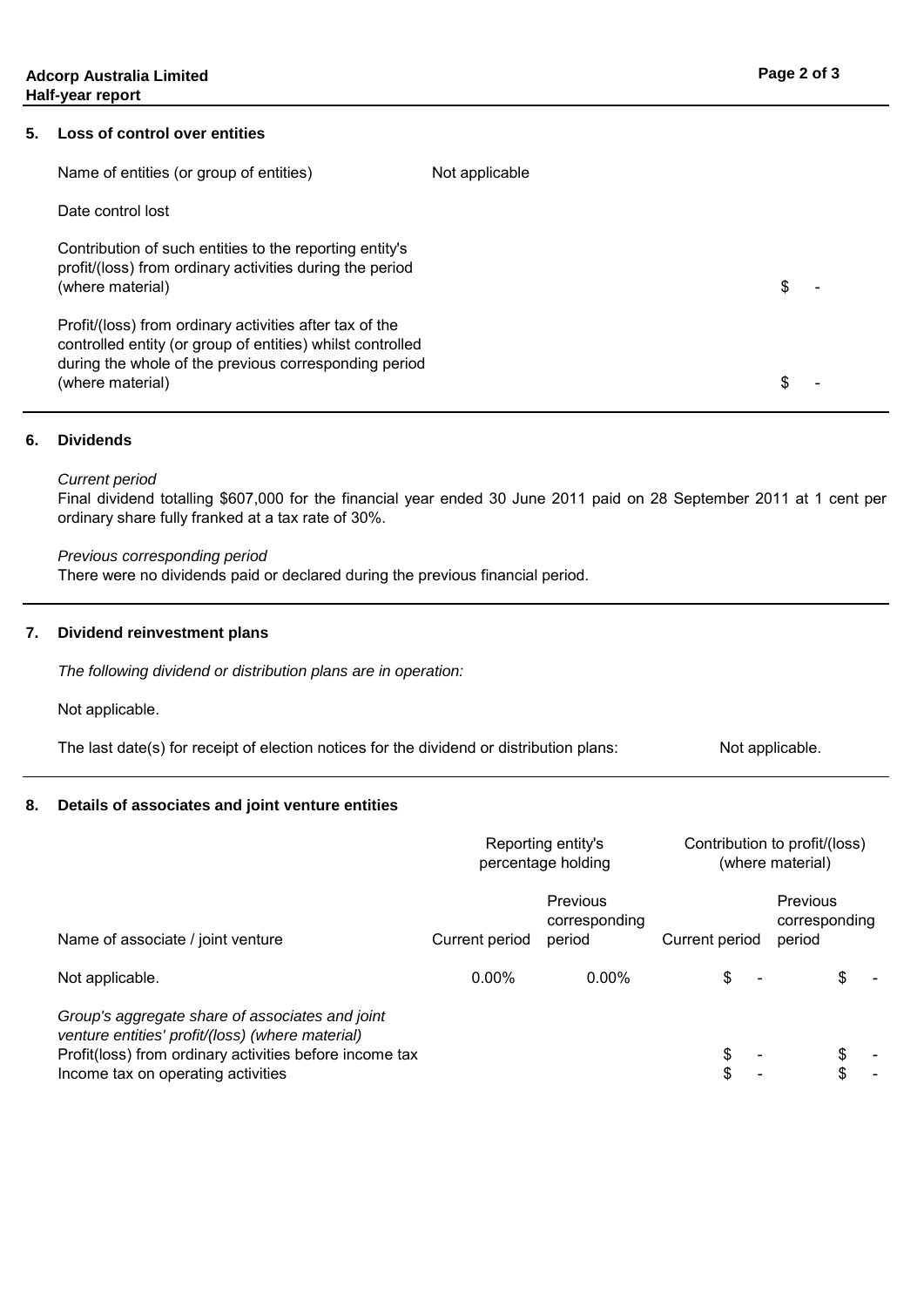#### **9. Foreign entities**

*Details of origin of accounting standards used in compiling the report:*

Not applicable.

#### **10. Audit qualification or review**

*Details of audit/review dispute or qualification (if any):*

The accounts were subject to a review by the auditors and the unqualified review report is attached as part of the Interim Report.

#### **11. Attachments**

*Details of attachments (if any):*

The Interim Report of Adcorp Australia Limited for the half-year ended 31 December 2011 is attached.

#### **12. Signed**

WWW CL

Signed: \_\_\_\_\_\_\_\_\_\_\_\_\_\_\_\_\_\_\_\_\_\_\_\_\_\_\_\_\_\_\_\_ Date: 28 February 2012

Sydney Company Secretary Craig McMenamin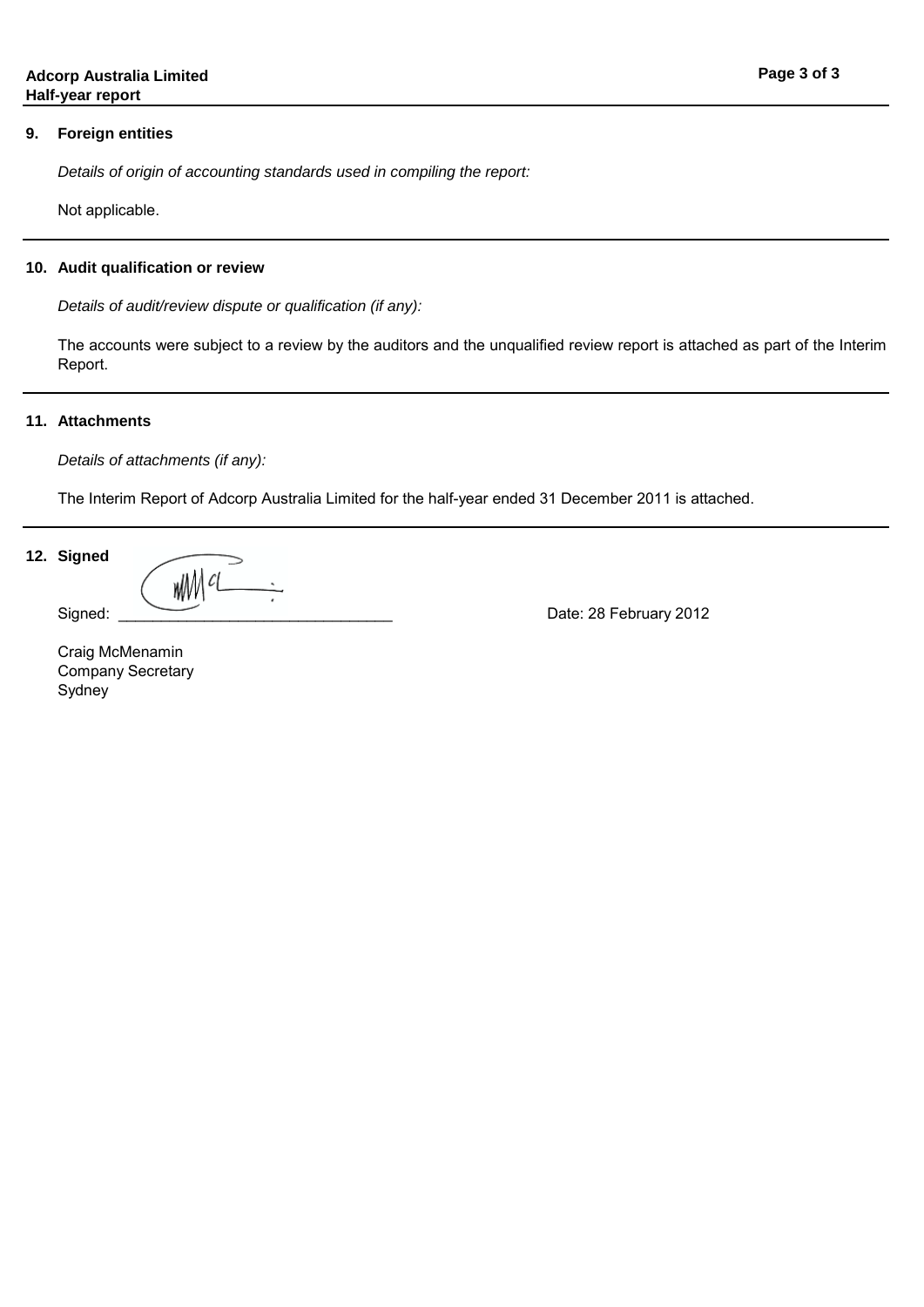# **Adcorp Australia Limited**

**ABN 72 002 208 915**

**Interim Report - 31 December 2011**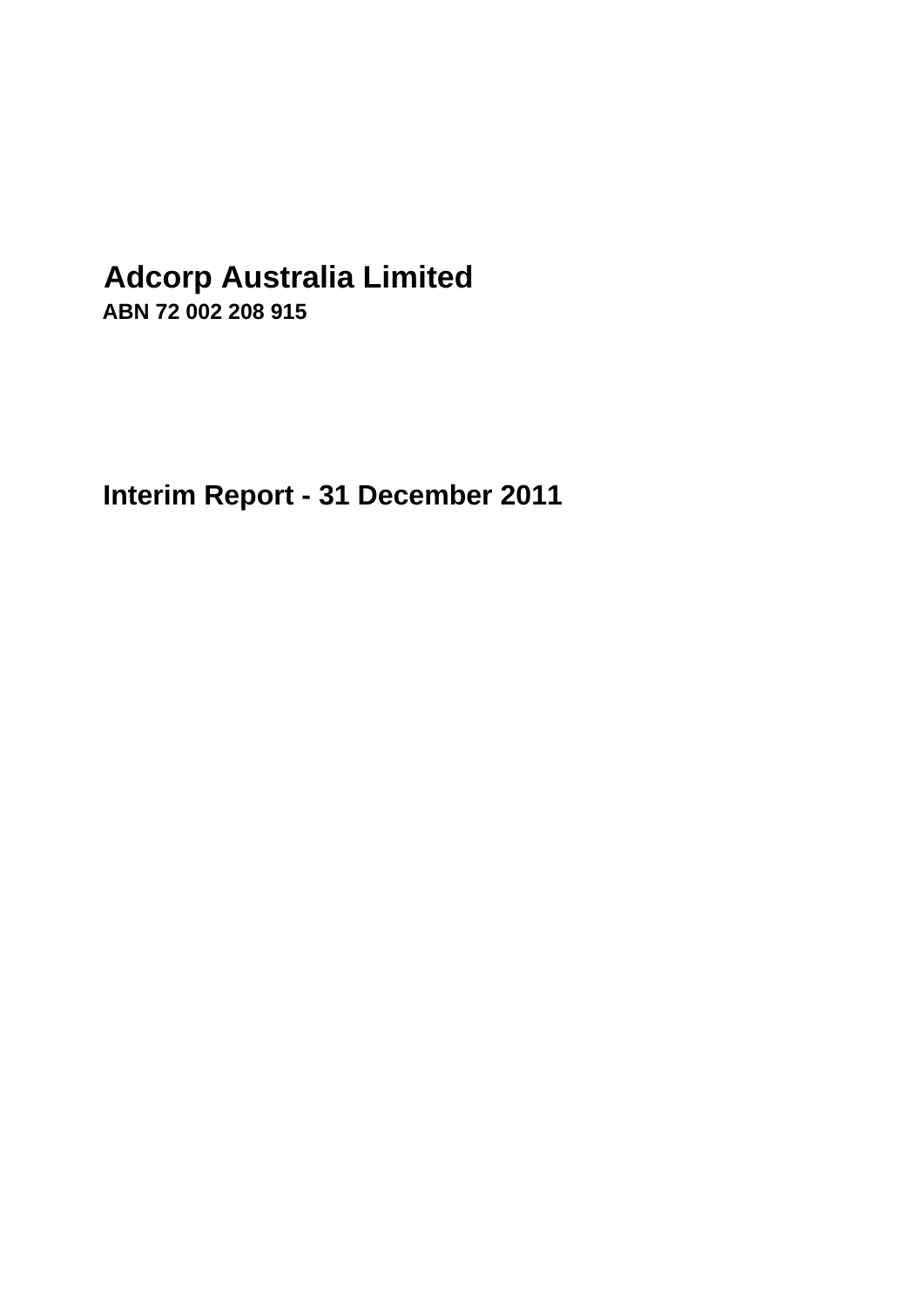#### **Adcorp Australia Limited Directors' report 31 December 2011**

The directors present their report, together with the financial statements, on the consolidated entity (referred to hereafter as the 'consolidated entity') consisting of Adcorp Australia Limited (referred to hereafter as the 'company' or 'parent entity') and the entities it controlled for the half-year ended 31 December 2011.

#### **Directors**

The following persons were directors of Adcorp Australia Limited during the whole of the financial half-year and up to the date of this report, unless otherwise stated:

David Morrison Bob Campbell Ian Rodwell

#### **Principal activities**

During the financial half-year the principal continuing activities of the consolidated entity consisted of:

- Advertising agency services specialising in human resources, real estate government, motor vehicle, education and retail;
- Website design, development and database support services; and
- Digital marketing services and consulting, including supply of web-based products, and strategic employment solutions.

#### **Review of operations**

The profit for the consolidated entity after providing for income tax and non-controlling interest amounted to \$784,000 (31 December 2010: \$771,000).

Half-year profit after tax, attributable to the shareholders of Adcorp is up 1.7% on the prior comparative period.

Adcorp has maintained a steady rate of earnings during the first half of the financial year with earnings per share increasing to 1.29 cents from 1.27 cents in the prior corresponding period.

Consolidated billings of \$79.06m are down 9.1% on the prior comparative period, primarily as a result of client movements in the real estate and retail sector. This decrease has been partially offset by the impact of a full six months of billings for the Northern Territory Government Advertising Contract (commenced October 2010).

Despite these reductions in billings, our revenue for the period of \$14.58m is only 2.4% down on the prior period's \$14.94m as a result of a higher margins brought about by a continuing focus on Creative and Digital services.

During the period we undertook a major review of our digital offering and are currently in the process of implementing the recommendations of this review with the objective of increasing our share of this rapidly growing market.

The level of new business is extremely high. Pleasingly, our broader service offering is winning new business on improved margins when compared with our traditional transactional services.

Expenses have been closely managed and we are pleased to report savings in overheads including finance and impairment costs of \$455,000 (3.3%) over the prior comparative period. Total overheads for the current six month period of \$13.38m includes savings in most categories including legal and audit fees and significantly reduced travel and entertainment due to implementation of additional management controls and introduction of technology-based solutions. We have also implemented a return to a regionally-based management structure; providing a far closer oversight and accountability for all expenses. We have reduced Advertising costs (prior year included a re-branding exercise) though we will be incurring some additional expense in H2 in this category as we strengthen our market presence and increase business development activities.

Office and communications costs are similar to prior comparative period. We have secured savings in telephony with a change in service provider, these savings partly offset by general increase in premises costs and outgoings.

Our Client Service expenses have increased by \$196,000 (2.1%) which includes annual salary increases in July 2011 offset by reductions in other areas.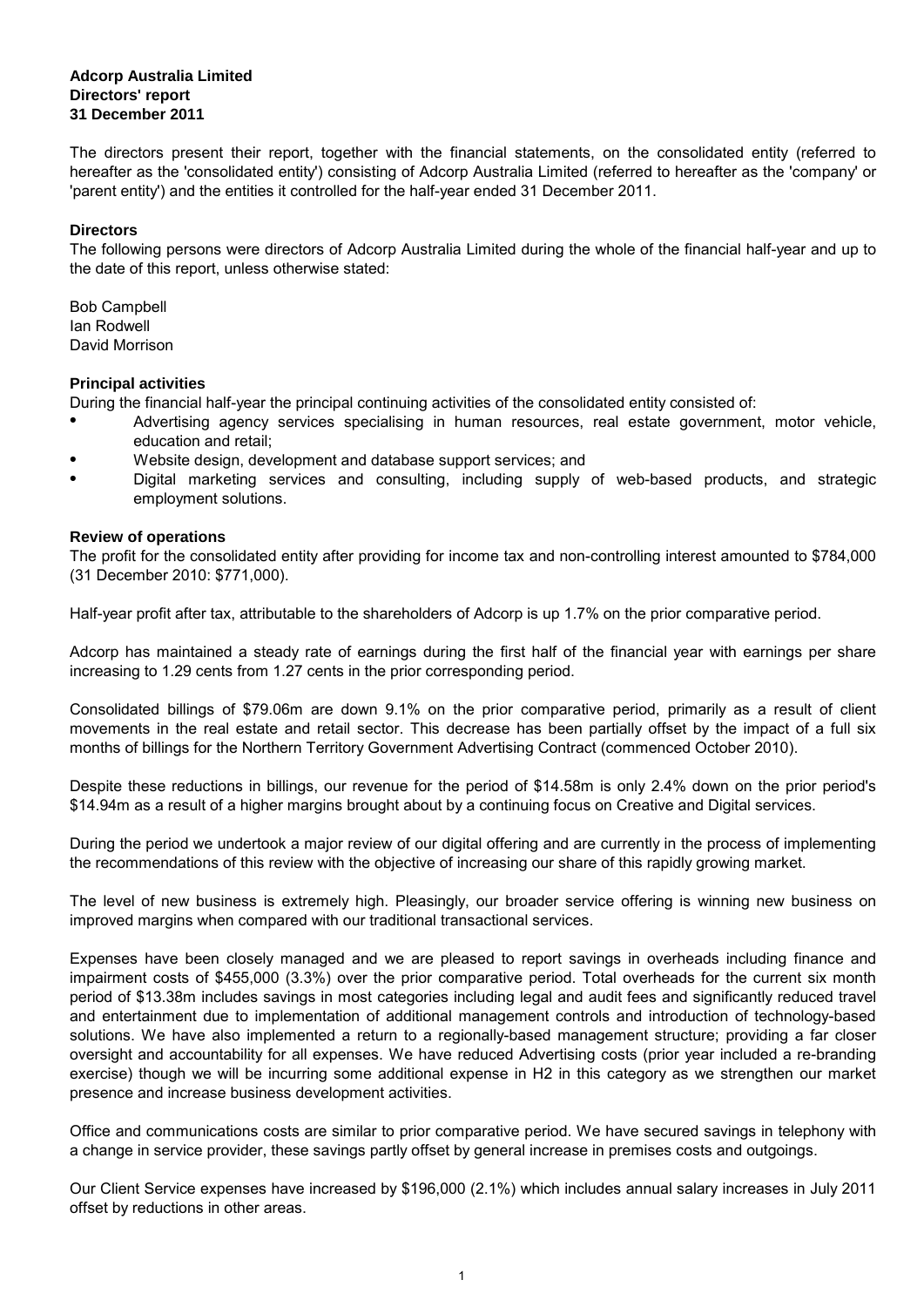#### **Adcorp Australia Limited Directors' report 31 December 2011**

The half-year review also sees the changeover to our newly engaged auditors, Grant Thornton, details of which were released in our AGM announcement in October 2011. We are confident this move will secure annual cost savings while providing a highly regarded independent assurance function for stakeholders.

Our cash position remains solid with \$7.18m in cash and cash equivalents at the 31 December 2011 (30 June 2011: \$10.27m; 31 December 2010: \$5.43m).

We continue to work with our clients to improve our trade credit procedures and during the period, renewed our Trade Credit Insurance for a further 12 months to the end of October 2012. Our trade receivables has reduced to \$18.36m (30 June 2011: \$28.56m; 31 December 2010: \$24.41m) and our net working capital (Current assets less current liabilities) has improved by 4.1% to \$3.36m.

There is no change to the \$6.00m Commercial Bill facility with the ANZ bank which is available for working capital purposes. There were no drawings on this facility at 31 December 2011 (30 June 2011 and 31 December 2010: Nil drawings).

Our 75% subsidiary Andrews Advertising Pty Ltd is continuing with legal proceedings against a former manager and director for their part in the demise of this once profitable entity. The Adcorp Board remains resolute in pursuing this matter to the full extent of the law. The consolidated results include legal fees expensed to date and we do not expect any material negative impact on the business as a result of this action being undertaken.

In terms of outlook, we feel that the market remains 'patchy' both geographically and by sector, though our diversification across both these facets is supporting our results and potentially limiting the exposure to the downturn that is being experienced by others in our sector.

We have a dedicated and energetic team that is being supported by new training initiatives, improved systems and additional investment in digital, creative and media services which puts us in a good position to take advantage of market opportunities as they arise.

We remain committed to providing the most appropriate return to shareholders, and accordingly, have declared an interim dividend of 1 cent per share, fully franked, to be paid out of profits for the six months to 31 December 2011.

#### **Significant changes in the state of affairs**

There were no significant changes in the state of affairs of the consolidated entity during the financial half-year.

#### **Rounding of amounts**

The company is of a kind referred to in Class Order 98/100, issued by the Australian Securities and Investments Commission, relating to 'rounding-off'. Amounts in this report have been rounded off in accordance with that Class Order to the nearest thousand dollars, or in certain cases, the nearest dollar.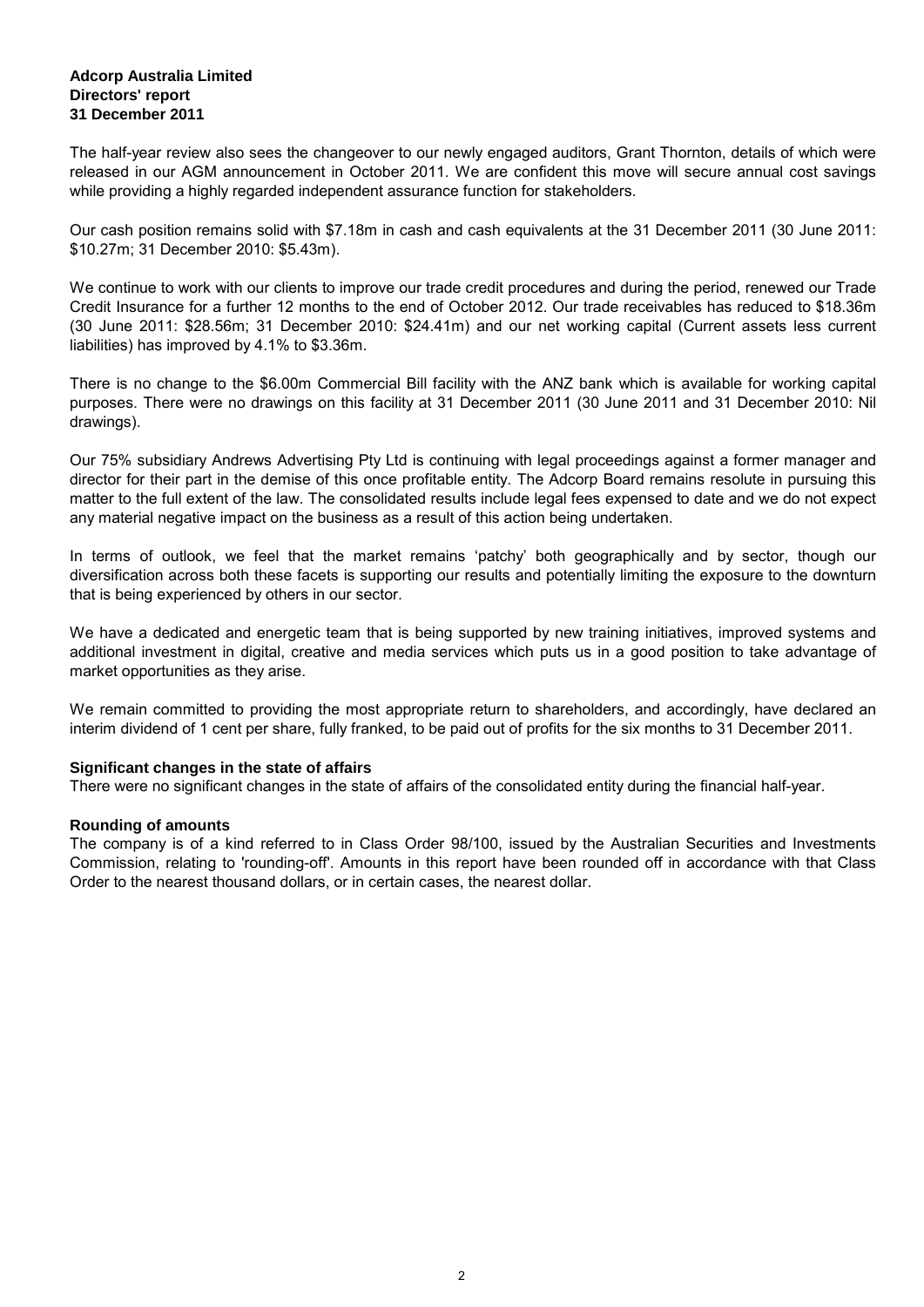**Adcorp Australia Limited Directors' report 31 December 2011**

#### **Auditor's independence declaration**

A copy of the auditor's independence declaration as required under section 307C of the Corporations Act 2001 is set out on the following page.

This report is made in accordance with a resolution of directors, pursuant to section 306(3)(a) of the Corporations Act 2001.

On behalf of the directors

\_\_\_\_\_\_\_\_\_\_\_\_\_\_\_\_\_\_\_\_\_\_\_\_\_\_\_\_\_\_\_\_

Director and Chief Executive Officer Chairman David Morrison

\_\_\_\_\_\_\_\_\_\_\_\_\_\_\_\_\_\_\_\_\_\_\_\_\_\_\_\_\_\_\_\_ Bob Campbell

Sydney 28 February 2012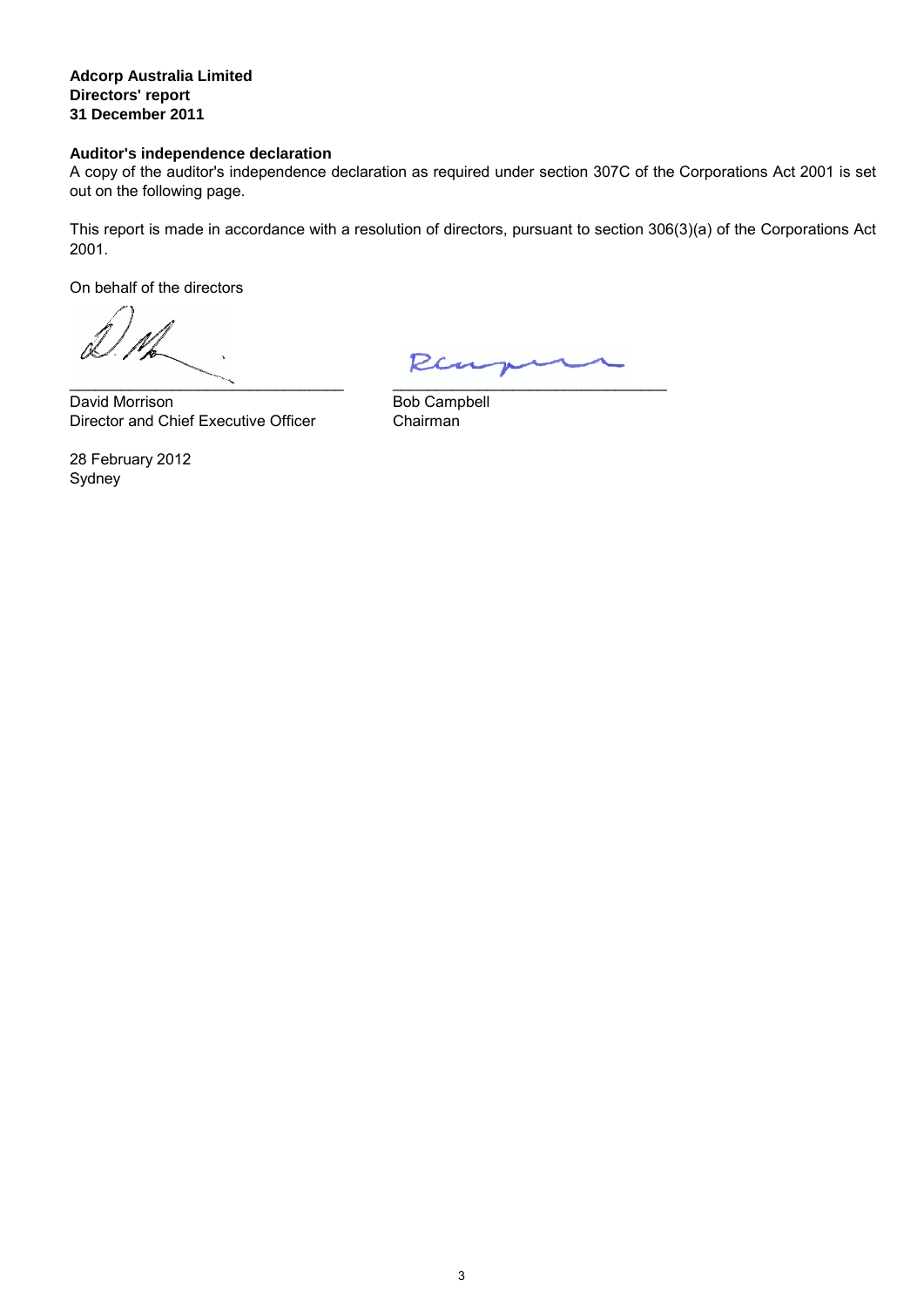

Grant Thornton Audit Pty Ltd ACN 130 913 594

Level 17, 383 Kent Street Sydney NSW 2000 Locked Bag Q800 QVB Post Office Sydney NSW 1230

**T** +61 2 8297 2400 **F** +61 2 9299 4445 **E** info.nsw@au.gt.com **W** www.grantthornton.com.au

#### Auditor's Independence Declaration To The Directors of Adcorp Australia Limited

In accordance with the requirements of section 307C of the Corporations Act 2001, as lead auditor for the review of Adcorp Australia Limited for the half-year ended 31 December 2011, I declare that, to the best of my knowledge and belief, there have been:

- a no contraventions of the auditor independence requirements of the Corporations Act 2001 in relation to the review; and
- b no contraventions of any applicable code of professional conduct in relation to the review.

GRANT THORNTON AUDIT PTY LTD Chartered Accountants

M A Adam-Smith Partner – Audit & Assurance

Sydney, 28 February 2012

Liability limited by a scheme approved under Professional Standards Legislation

Grant Thornton Australia Limited is a member firm within Grant Thornton International Ltd. Grant Thornton International Ltd and the member firms are not a worldwide partnership. Grant Thornton Australia Limited, together<br>w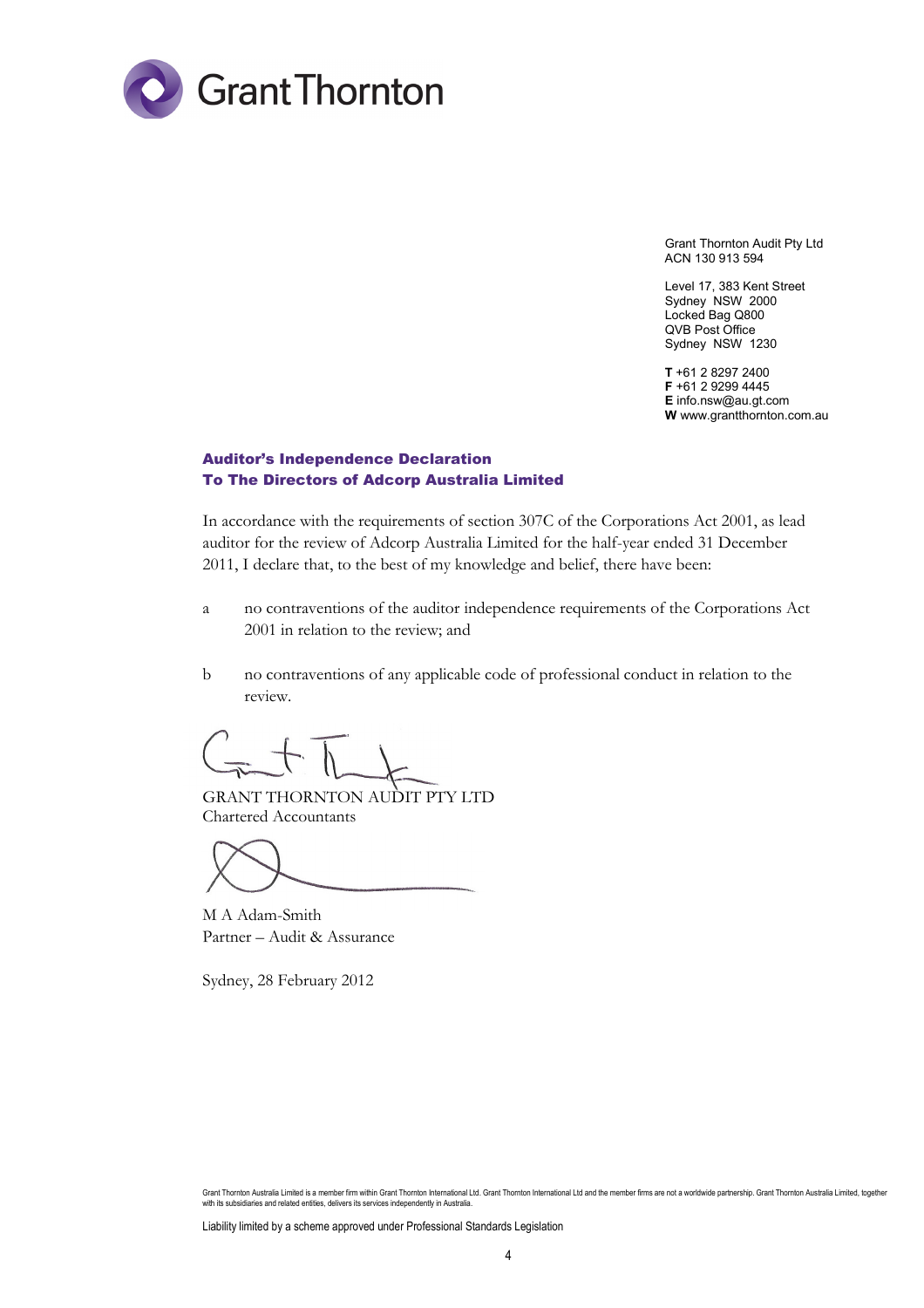#### **Adcorp Australia Limited For the half-year ended 31 December 2011 Financial report**

#### **Contents**

|                                                                                | Page |
|--------------------------------------------------------------------------------|------|
| Financial report                                                               |      |
| Statement of comprehensive income                                              | 6    |
| Statement of financial position                                                |      |
| Statement of changes in equity                                                 | 8    |
| Statement of cash flows                                                        | 9    |
| Notes to the financial statements                                              | 10   |
| Directors' declaration                                                         | 17   |
| Independent auditor's review report to the members of Adcorp Australia Limited | 18   |

#### **General information**

The financial report covers Adcorp Australia Limited as a consolidated entity consisting of Adcorp Australia Limited and the entities it controlled. The financial report is presented in Australian dollars, which is Adcorp Australia Limited's functional and presentation currency.

The financial report consists of the financial statements, notes to the financial statements and the directors' declaration.

Adcorp Australia Limited is a listed public company limited by shares, incorporated and domiciled in Australia. Its registered office and principal place of business is:

Level 1 7 Kelly Street Ultimo NSW 2007

A description of the nature of the consolidated entity's operations and its principal activities are included in the directors' report, which is not part of the financial report.

The financial report was authorised for issue, in accordance with a resolution of directors, on 28 February 2012. The directors have the power to amend and reissue the financial report.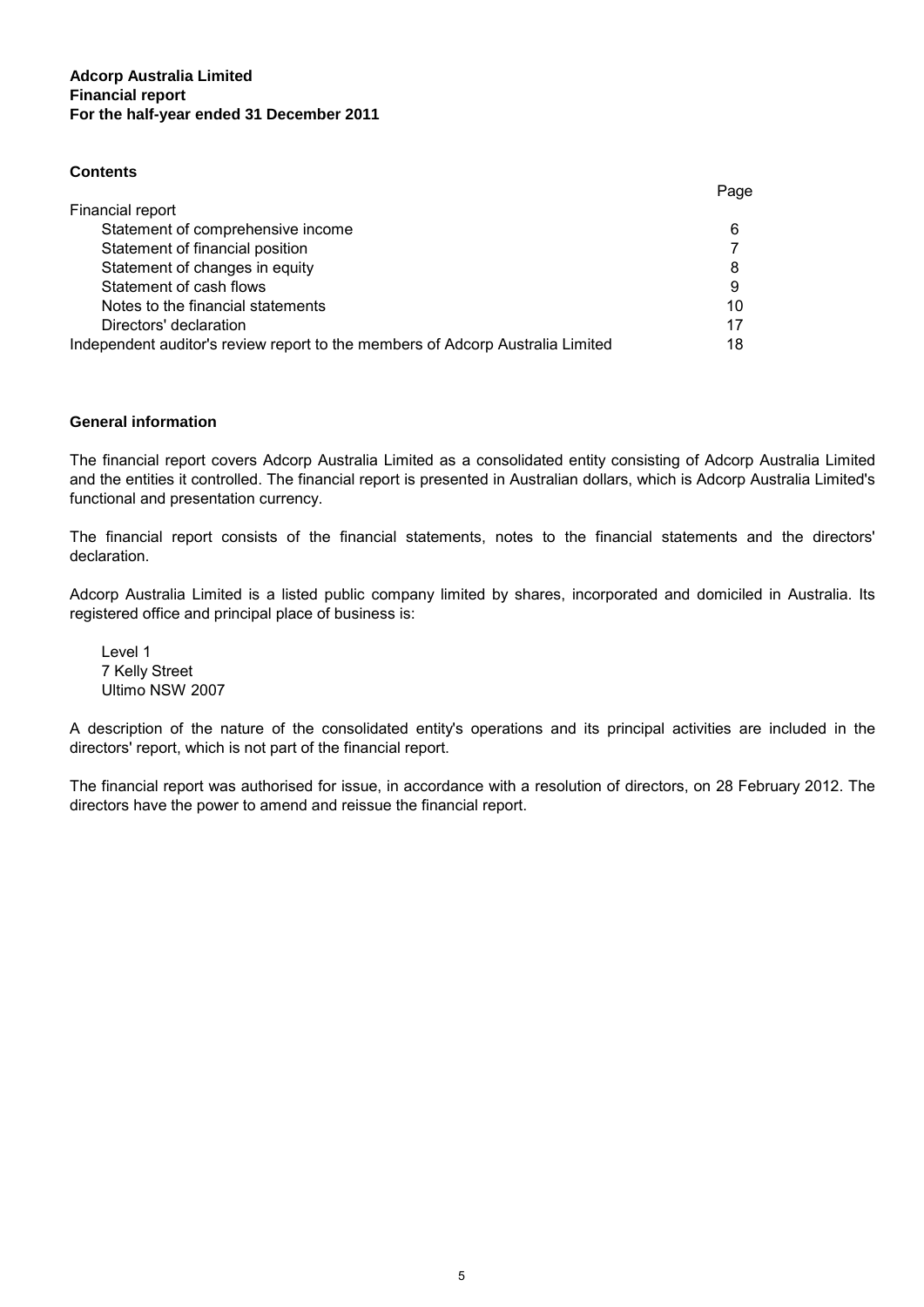#### **Adcorp Australia Limited For the half-year ended 31 December 2011 Statement of comprehensive income**

|                                                                  | <b>Note</b>  | 31 Dec 2011<br>\$'000    | 31 Dec 2010<br>\$'000 |
|------------------------------------------------------------------|--------------|--------------------------|-----------------------|
| <b>Revenue</b>                                                   | $\mathbf{3}$ | 14,576                   | 14,941                |
| <b>Expenses</b>                                                  |              |                          |                       |
| Client service expenses                                          |              | (9, 445)                 | (9, 249)              |
| Administrative expenses                                          |              | (668)                    | (711)                 |
| Marketing expenses                                               |              | (743)                    | (1,249)               |
| Office and communication expenses                                |              | (2,529)                  | (2, 551)              |
| Finance costs                                                    | 4            | (3)                      | (78)                  |
| Impairment of property, plant and equipment                      |              | $\overline{\phantom{a}}$ | (5)                   |
| Profit before income tax expense                                 |              | 1,188                    | 1,098                 |
| Income tax expense                                               |              | (436)                    | (356)                 |
| Profit after income tax expense for the half-year                |              | 752                      | 742                   |
| Other comprehensive income                                       |              |                          |                       |
| Foreign currency translation                                     |              | 35                       | (216)                 |
| Other comprehensive income for the half-year, net of tax         |              | 35                       | (216)                 |
| Total comprehensive income for the half-year                     |              | 787                      | 526                   |
| Profit for the half-year is attributable to:                     |              |                          |                       |
| Non-controlling interest                                         |              | (32)                     | (29)                  |
| Owners of Adcorp Australia Limited                               |              | 784                      | 771                   |
|                                                                  |              |                          |                       |
|                                                                  |              | 752                      | 742                   |
| Total comprehensive income for the half-year is attributable to: |              |                          |                       |
| Non-controlling interest                                         |              | (32)                     | (29)                  |
| Owners of Adcorp Australia Limited                               |              | 819                      | 555                   |
|                                                                  |              |                          |                       |
|                                                                  |              | 787                      | 526                   |
|                                                                  |              |                          |                       |
|                                                                  |              | <b>Cents</b>             | <b>Cents</b>          |
| Basic earnings per share                                         | 10           | 1.29                     | 1.27                  |
| Diluted earnings per share                                       | 10           | 1.29                     | 1.27                  |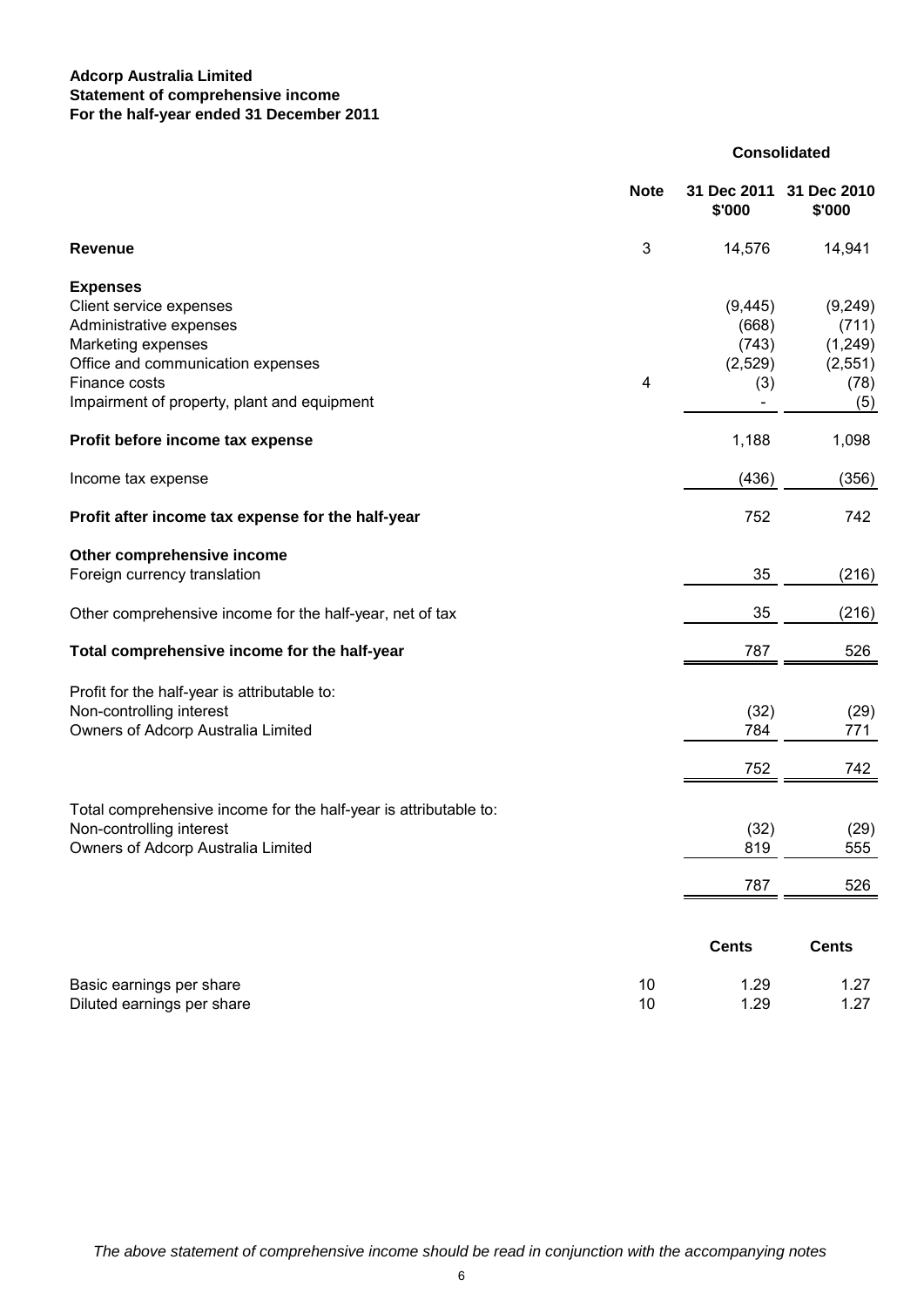#### **Adcorp Australia Limited Statement of financial position As at 31 December 2011**

|                                                               | <b>Note</b> | 31 Dec 2011<br>\$'000 | 30 Jun 2011<br>\$'000 |
|---------------------------------------------------------------|-------------|-----------------------|-----------------------|
| <b>Assets</b>                                                 |             |                       |                       |
| <b>Current assets</b>                                         |             |                       |                       |
| Cash and cash equivalents                                     |             | 7,179                 | 10,273                |
| Trade and other receivables                                   | 5           | 18,358                | 28,557                |
| Income tax refund due                                         |             | 740                   | 65                    |
| Other                                                         |             | 409                   | 168                   |
| <b>Total current assets</b>                                   |             | 26,686                | 39,063                |
| <b>Non-current assets</b>                                     |             |                       |                       |
| Property, plant and equipment                                 |             | 1,668                 | 1,350                 |
| Intangibles                                                   |             | 3,311                 | 3,154                 |
| Deferred tax                                                  |             | 904                   | 1,283                 |
| Total non-current assets                                      |             | 5,883                 | 5,787                 |
| <b>Total assets</b>                                           |             | 32,569                | 44,850                |
| <b>Liabilities</b>                                            |             |                       |                       |
| <b>Current liabilities</b>                                    |             |                       |                       |
| Trade and other payables                                      | 6           | 22,060                | 34,519                |
| Income tax                                                    |             | 430                   | 424                   |
| Provisions                                                    |             | 841                   | 898                   |
| <b>Total current liabilities</b>                              |             | 23,331                | 35,841                |
| <b>Non-current liabilities</b>                                |             |                       |                       |
| Deferred tax                                                  |             | 25                    | 4                     |
| Provisions                                                    |             | 651                   | 623                   |
| Total non-current liabilities                                 |             | 676                   | 627                   |
|                                                               |             |                       |                       |
| <b>Total liabilities</b>                                      |             | 24,007                | 36,468                |
| <b>Net assets</b>                                             |             | 8,562                 | 8,382                 |
| <b>Equity</b>                                                 |             |                       |                       |
| Contributed equity                                            |             | 28,894                | 28,894                |
| Reserves                                                      |             | (433)                 | (468)                 |
| <b>Accumulated losses</b>                                     |             | (19, 795)             | (19, 972)             |
| Equity attributable to the owners of Adcorp Australia Limited |             | 8,666                 | 8,454                 |
| Non-controlling interest                                      |             | (104)                 | (72)                  |
| <b>Total equity</b>                                           |             | 8,562                 | 8,382                 |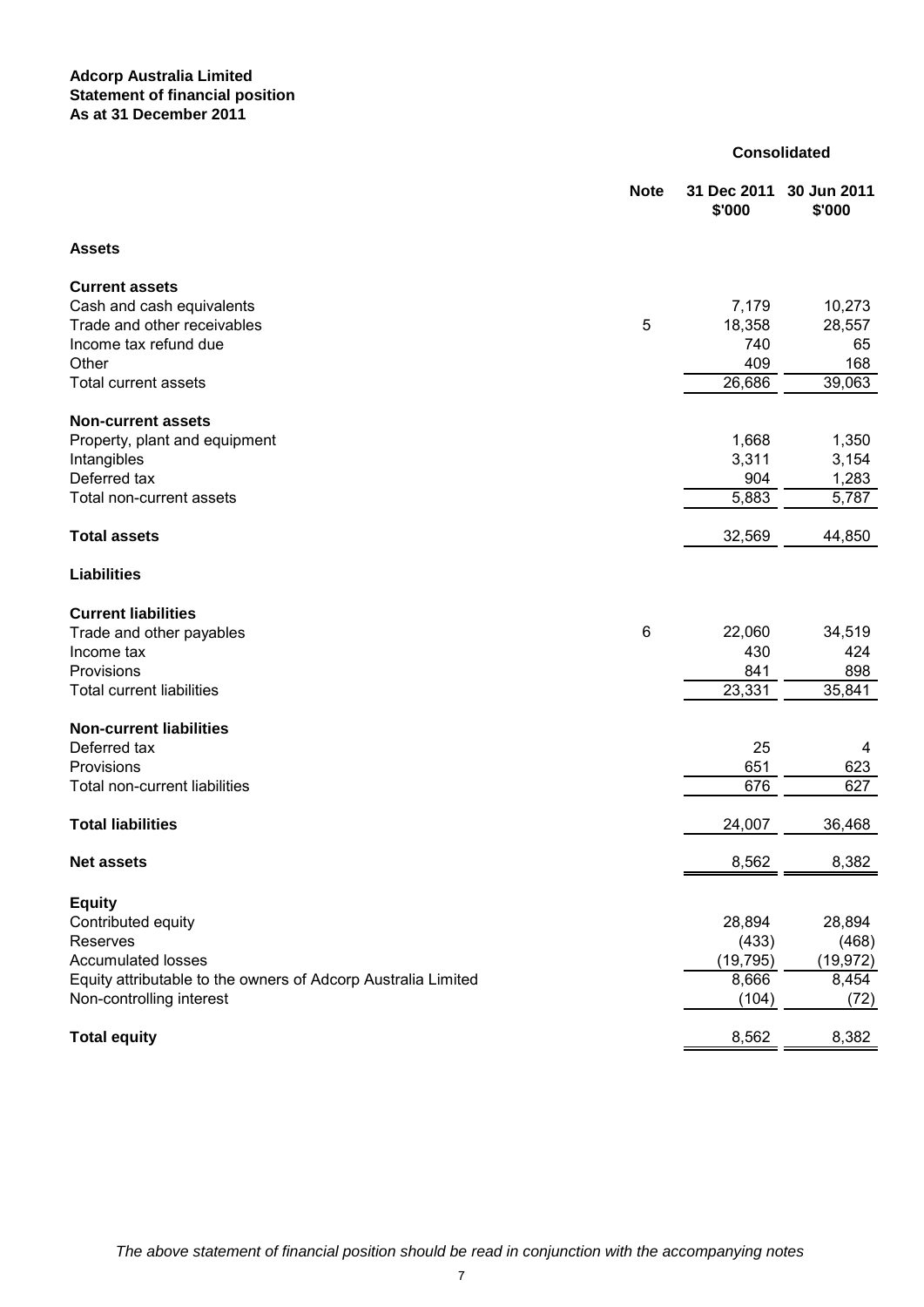#### **Adcorp Australia Limited For the half-year ended 31 December 2011 Statement of changes in equity**

|                                                             | <b>Contributed</b><br>equity<br>\$'000 | <b>Reserves</b><br>\$'000 | <b>Accumulated</b><br>losses<br>\$'000 | Non-<br>controlling<br>interest<br>\$'000 | <b>Total</b><br>equity<br>\$'000 |
|-------------------------------------------------------------|----------------------------------------|---------------------------|----------------------------------------|-------------------------------------------|----------------------------------|
| <b>Consolidated</b>                                         |                                        |                           |                                        |                                           |                                  |
| Balance at 1 July 2010                                      | 28,894                                 | (298)                     | (20, 757)                              | 50                                        | 7,889                            |
| Other comprehensive income<br>for the half-year, net of tax |                                        | (216)                     |                                        |                                           | (216)                            |
| Profit/(loss) after income tax                              |                                        |                           |                                        |                                           |                                  |
| expense for the half-year                                   |                                        |                           | 771                                    | (29)                                      | 742                              |
| Total comprehensive income                                  |                                        |                           |                                        |                                           |                                  |
| for the half-year                                           |                                        | (216)                     | 771                                    | (29)                                      | 526                              |
| Balance at 31 December 2010                                 | 28,894                                 | (514)                     | (19,986)                               | 21                                        | 8,415                            |
|                                                             | <b>Contributed</b><br>equity<br>\$'000 | <b>Reserves</b><br>\$'000 | <b>Accumulated</b><br>losses<br>\$'000 | Non-<br>controlling<br>interest<br>\$'000 | <b>Total</b><br>equity<br>\$'000 |
| <b>Consolidated</b>                                         |                                        |                           |                                        |                                           |                                  |
| Balance at 1 July 2011                                      | 28,894                                 | (468)                     | (19, 972)                              | (72)                                      | 8,382                            |
| Other comprehensive income<br>for the half-year, net of tax |                                        | 35                        |                                        |                                           | 35                               |
| Profit/(loss) after income tax<br>expense for the half-year |                                        |                           | 784                                    | (32)                                      | 752                              |
|                                                             |                                        |                           |                                        |                                           |                                  |
| Total comprehensive income<br>for the half-year             |                                        | 35                        | 784                                    | (32)                                      | 787                              |
| Transactions with owners in<br>their capacity as owners:    |                                        |                           |                                        |                                           |                                  |
| Dividends paid                                              |                                        |                           | (607)                                  |                                           | (607)                            |
| Balance at 31 December 2011                                 | 28,894                                 | (433)                     | (19,795)                               | (104)                                     | 8,562                            |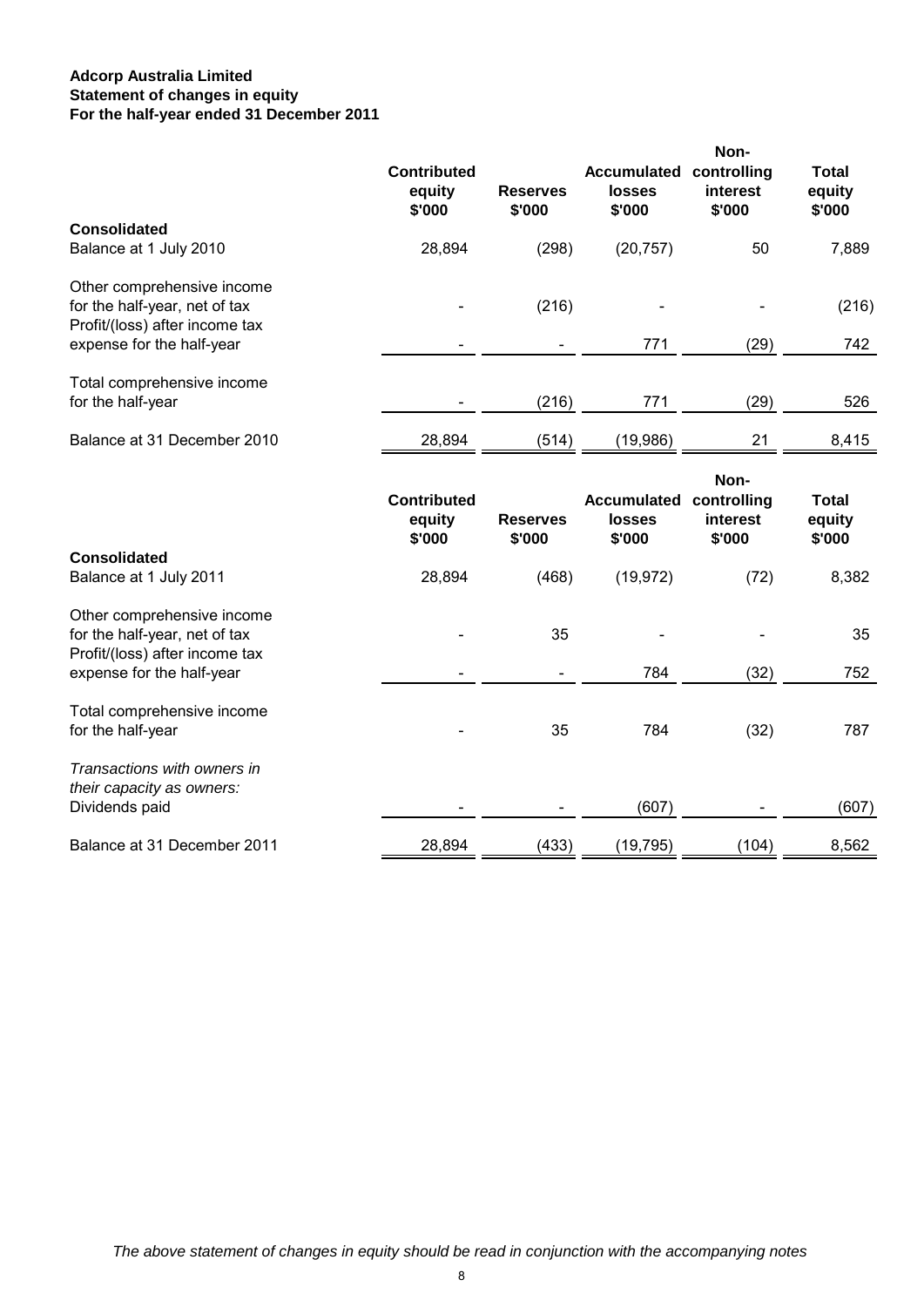#### **Adcorp Australia Limited For the half-year ended 31 December 2011 Statement of cash flows**

|                                                                       | <b>Note</b>    | 31 Dec 2011<br>\$'000 | 31 Dec 2010<br>\$'000 |
|-----------------------------------------------------------------------|----------------|-----------------------|-----------------------|
| Cash flows from operating activities                                  |                |                       |                       |
| Receipts from customers (inclusive of GST)                            |                | 89,484                | 103,388               |
| Payments to suppliers and employees (inclusive of GST)                |                | (92, 042)             | (108, 013)            |
|                                                                       |                | (2, 558)              | (4,625)               |
| Interest received                                                     |                | 138                   | 157                   |
| Interest and other finance costs paid                                 |                | (3)                   | (78)                  |
| Income taxes refunded                                                 |                | 839                   |                       |
| Income taxes paid                                                     |                |                       | (283)                 |
| Net cash used in operating activities                                 |                | (1, 584)              | (4,829)               |
| Cash flows from investing activities                                  |                |                       |                       |
| Payments for property, plant and equipment                            |                | (632)                 | (405)                 |
| Payments for intangibles                                              |                | (355)                 | (210)                 |
| Payments for security deposits                                        |                |                       | (11)                  |
| Proceeds from sale of property, plant and equipment                   |                | 51                    | 8                     |
| Proceeds from sale of intangibles                                     |                | 26                    |                       |
| Proceeds from release of security deposits                            |                | 7                     |                       |
| Net cash used in investing activities                                 |                | (903)                 | (618)                 |
| Cash flows from financing activities                                  |                |                       |                       |
| Dividends paid                                                        | $\overline{7}$ | (607)                 |                       |
| Net cash used in financing activities                                 |                | (607)                 |                       |
| Net decrease in cash and cash equivalents                             |                | (3,094)               | (5, 447)              |
| Cash and cash equivalents at the beginning of the financial half-year |                | 10,273                | 10,875                |
| Cash and cash equivalents at the end of the financial half-year       |                | 7,179                 | 5,428                 |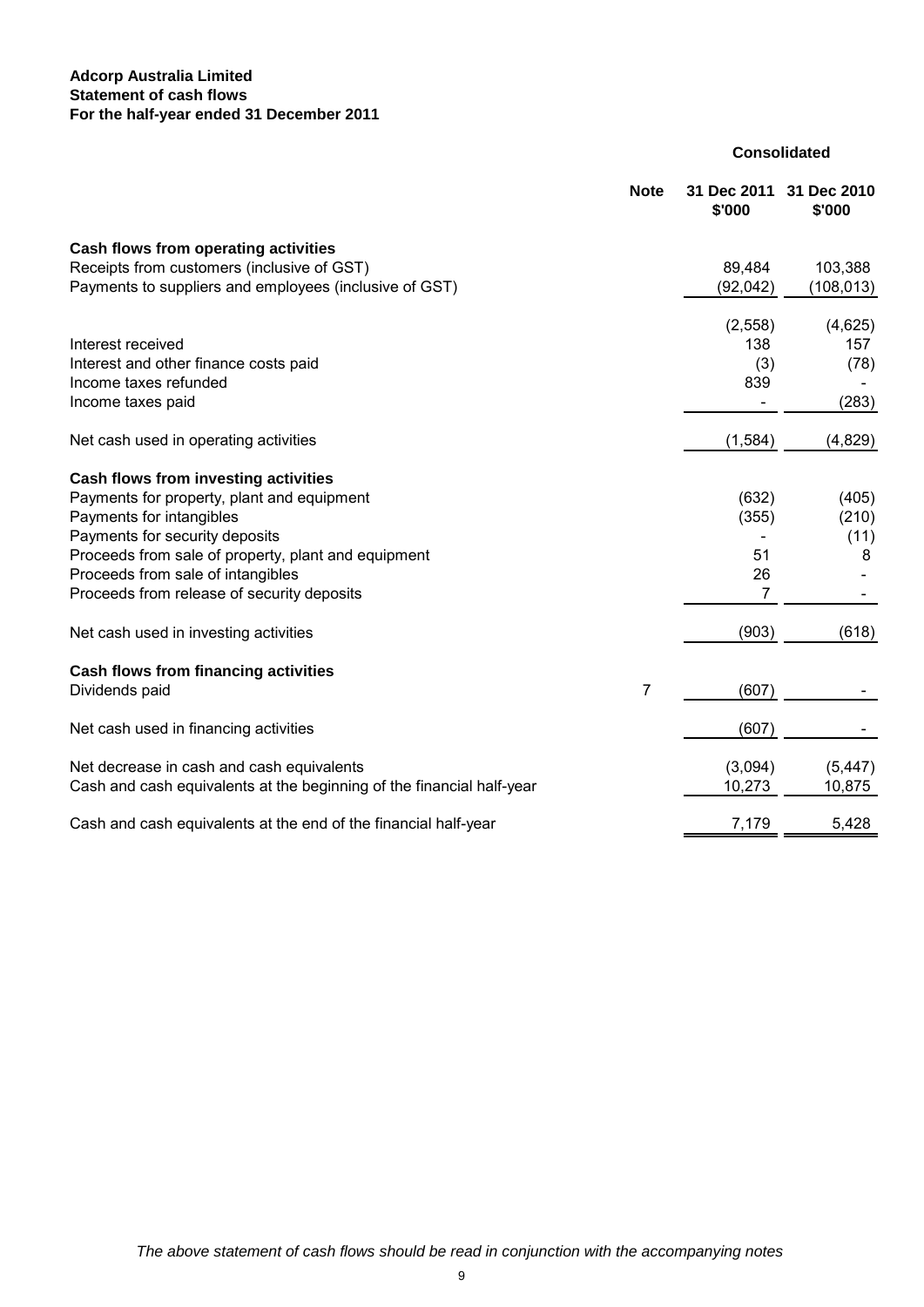#### **Note 1. Significant accounting policies**

These general purpose financial statements for the interim half-year reporting period ended 31 December 2011 have been prepared in accordance with Australian Accounting Standard AASB 134 'Interim Financial Reporting' and the Corporations Act 2001.

These general purpose financial statements do not include all the notes of the type normally included in annual financial statements. Accordingly, these financial statements are to be read in conjunction with the annual report for the year ended 30 June 2011 and any public announcements made by the company during the interim reporting period in accordance with the continuous disclosure requirements of the Corporations Act 2001.

The principal accounting policies adopted are consistent with those of the previous financial year and corresponding interim reporting period.

#### **New, revised or amending Accounting Standards and Interpretations adopted**

The consolidated entity has adopted all of the new, revised or amending Accounting Standards and Interpretations issued by the Australian Accounting Standards Board ('AASB') that are mandatory for the current reporting period.

Any new, revised or amending Accounting Standards or Interpretations that are not yet mandatory have not been early adopted.

Any significant impact on the accounting policies of the consolidated entity from the adoption of these Accounting Standards and Interpretations are disclosed in the relevant accounting policy. The adoption of these Accounting Standards and Interpretations did not have any significant impact on the financial performance or position of the consolidated entity.

The following Accounting Standards and Interpretations are most relevant to the consolidated entity:

#### *AASB 124 Related Party Disclosures (December 2009)*

The consolidated entity has applied AASB 124 (revised) from 1 July 2011. The revised standard simplified the definition of a related party by clarifying its intended meaning and eliminating inconsistencies from the definition. A subsidiary and an associate with the same investor are related parties of each other; entities significantly influenced by one person and entities significantly influenced by a close member of the family of that person are no longer related parties of each other; and whenever a person or entity has both joint control over a second entity and joint control or significant influence over a third party, the second and third entities are related to each other.

#### *AASB 2009-12 Amendments to Australian Accounting Standards*

The consolidated entity has applied AASB 2009-12 from 1 July 2011. These amendments make numerous editorial amendments to a range of Australian Accounting Standards and Interpretations, which had no major impact on the requirements of the amended pronouncements. The main amendment was to AASB 8 'Operating Segments' and required an entity to exercise judgement in assessing whether a government and entities known to be under the control of that government are considered a single customer for the purposes of certain operating segment disclosures.

#### *AASB 2010-5 Amendments to Australian Accounting Standards*

The consolidated entity has applied AASB 2010-5 amendments from 1 July 2011. The amendments made numerous editorial amendments to a range of Australian Accounting Standards and Interpretations, including amendments to reflect changes made to the text of International Financial Reporting Standards by the International Accounting Standards Board.

#### *AASB 2010-6 Amendments to Australian Accounting Standards - Disclosures on Transfers of Financial Assets*

The consolidated entity has applied AASB 2010-6 amendments from 1 July 2011. These amendments add and amend disclosure requirements in AASB 7 about transfer of financial assets, including the nature of the financial assets involved and the risks associated with them. The amendments will increase the disclosure requirements on the consolidated entity when an asset is transferred but is not derecognised and new disclosure required when assets are derecognised but the consolidated entity continues to have a continuing exposure to the asset after the sale.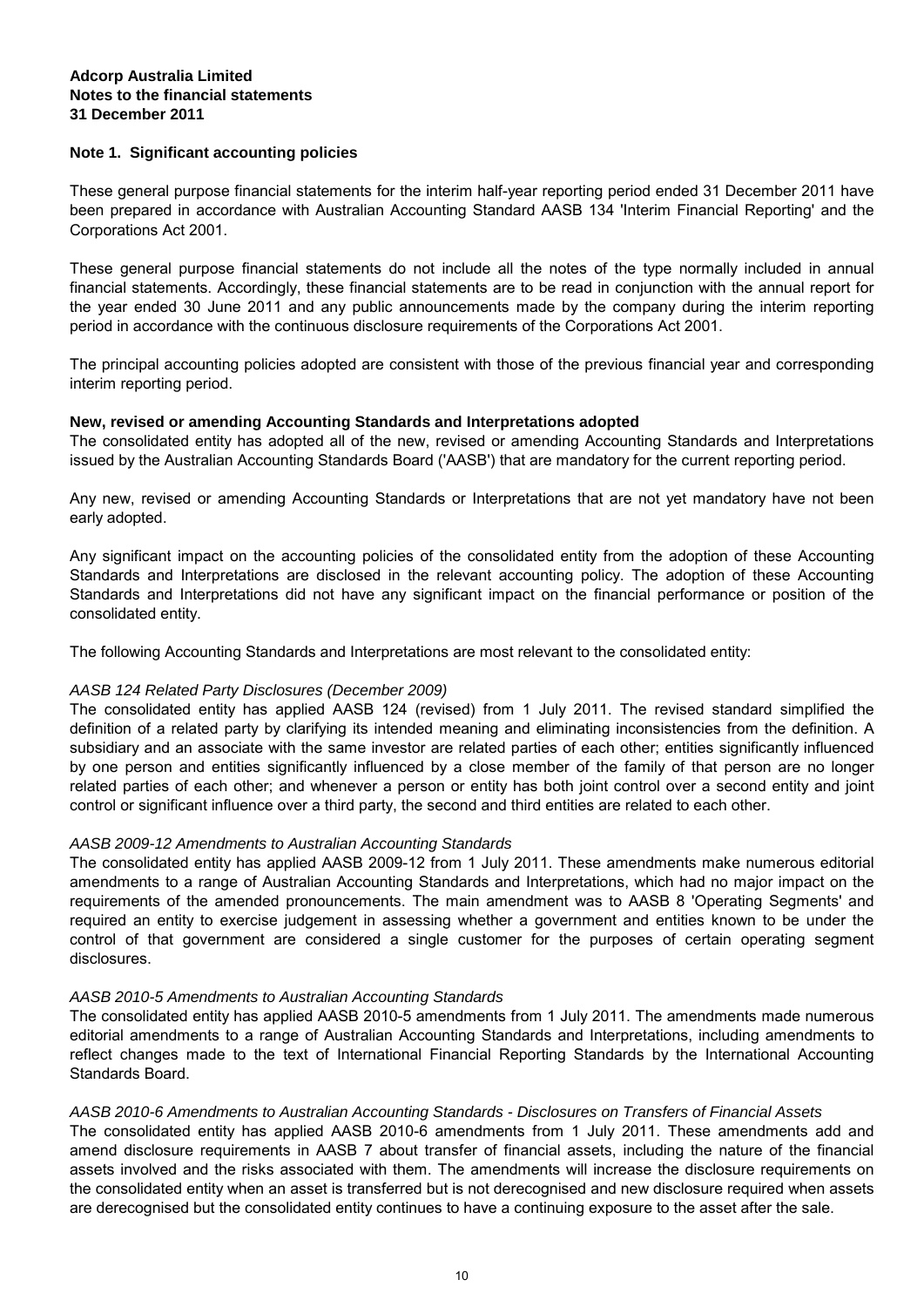#### **Note 1. Significant accounting policies (continued)**

*AASB 2011-1 Amendments to Australian Accounting Standards arising from the Trans-Tasman Convergence Project* The consolidated entity has applied AASB 2011-1 amendments from 1 July 2011. The amendments make changes to a range of Australian Accounting Standards and Interpretations for the purpose of closer alignment to IFRSs and harmonisation between Australian and New Zealand Standards. The amendments remove certain guidance and definitions from Australian Accounting Standards for conformity of drafting with International Financial Reporting Standards but without any intention to change requirements.

#### **Note 2. Operating segments**

#### *Identification of reportable operating segments*

The consolidated entity has identified its operating segments based on the internal reports that are reviewed and used by the Board (the chief operating decision maker ('CODM')) in assessing performance and determining the allocation of resources.

The operating segments are identified based on the comparative geographical products and services, production process, regulatory environment and the separate identification of assets reported to the Board on a monthly basis. The consolidated entity's products and services are the same within both geographical segments.

Greater than or equal to 10% of the greater of (i) total profitable entities or (ii) total lossmaking entities Greater than or equal to 10% of total combined revenues of the consolidated entity Reported profit or loss A further assessment is conducted based on the revenue and profit contribution by each segment to the consolidated entity's result. Segments identified as meeting any of the 3 thresholds below, have been separately reported: Reported revenue

Greater than or equal to 10% of combined assets of the consolidated entity Assets

#### *Intersegment transactions*

Intersegment transactions were made at market rates. Intersegment transactions are eliminated on consolidation.

#### *Corporate charges*

Corporate charges comprise non-segmental expenses such as Head Office expenses and are allocated to each segment in proportion to the labour cost of that segment.

#### *Inter-entity sales*

Inter-entity sales are recognised based on a set standard cost.

#### *Intersegment loans*

Loans between Australia and New Zealand operating segments arise through transfer of funds to meet respective working capital payments, are non-interest bearing and do not have any other transaction charges attached.

#### *Income tax expense*

Income tax expense is calculated based on the segment operating profit using a notional 30% rate (2010: 30%).

#### *Major customers*

There are no significant customers in any reported segment that comprise greater than 10% of the segments aggregated revenues.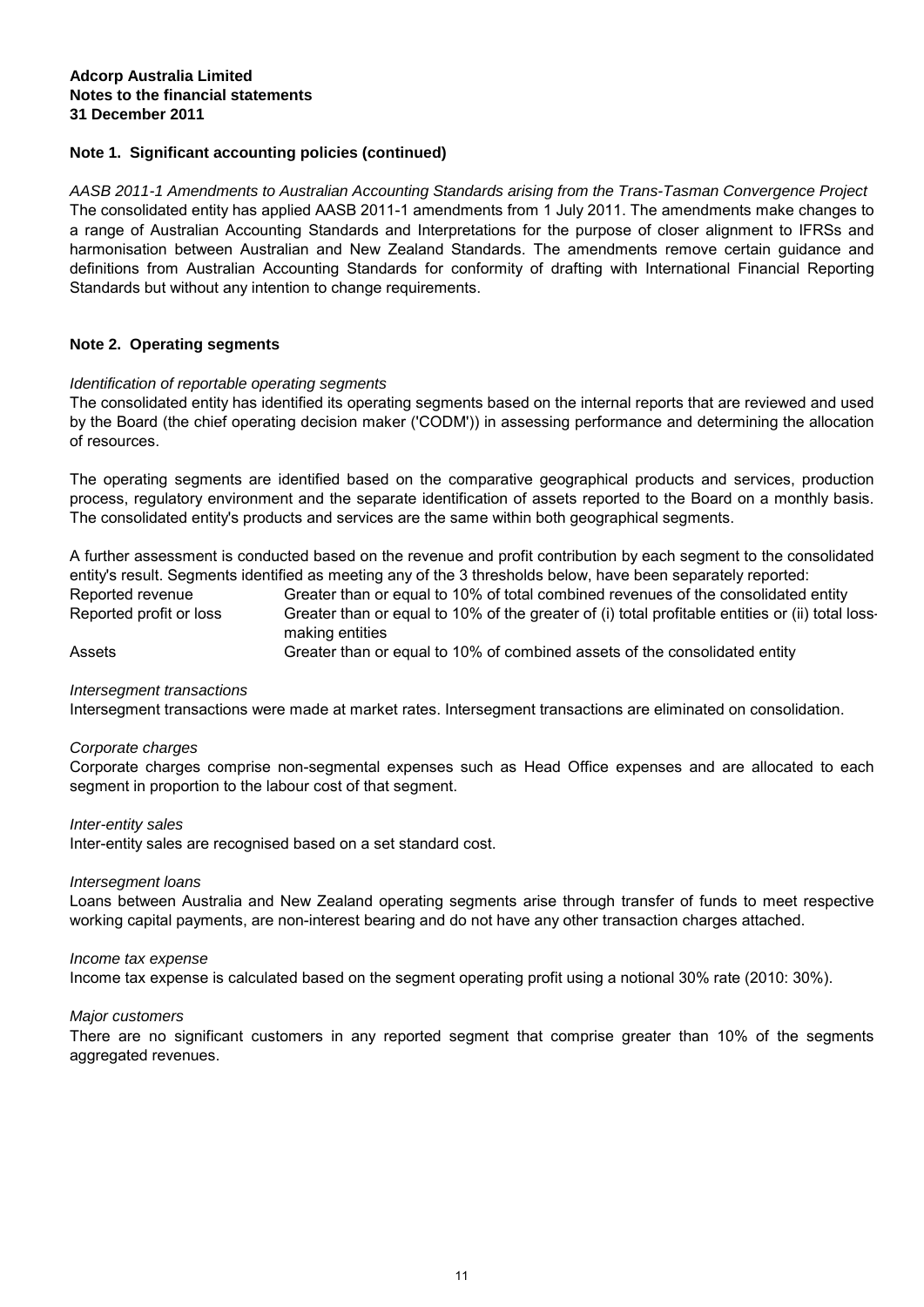## **Note 2. Operating segments (continued)**

## *Operating segment information*

|                               | Australia | New Zealand | Intersegment<br>eliminations/<br>unallocated | Consolidated |
|-------------------------------|-----------|-------------|----------------------------------------------|--------------|
| 31 Dec 2011                   | \$'000    | \$'000      | \$'000                                       | \$'000       |
| Revenue                       |           |             |                                              |              |
| Sales to external customers   | 13,016    | 1,357       |                                              | 14,373       |
| Total sales revenue           | 13,016    | 1,357       |                                              | 14,373       |
| Other income                  | 184       | 19          |                                              | 203          |
| <b>Total revenue</b>          | 13,200    | 1,376       |                                              | 14,576       |
| <b>Segment result</b>         | 1,361     | 134         |                                              | 1,495        |
| Depreciation and amortisation | (423)     | (38)        |                                              | (461)        |
| Interest revenue              | 138       | 19          |                                              | 157          |
| Finance costs                 | (3)       |             |                                              | (3)          |
| Profit before income tax      |           |             |                                              |              |
| expense                       | 1,073     | 115         |                                              | 1,188        |
| Income tax expense            |           |             |                                              | (436)        |
| Profit after income tax       |           |             |                                              |              |
| expense                       |           |             |                                              | 752          |
| <b>Assets</b>                 |           |             |                                              |              |
| Segment assets                | 28,454    | 4,115       |                                              | 32,569       |
| <b>Total assets</b>           |           |             |                                              | 32,569       |
| <b>Liabilities</b>            |           |             |                                              |              |
| Segment liabilities           | 23,111    | 896         |                                              | 24,007       |
| <b>Total liabilities</b>      |           |             |                                              | 24,007       |
|                               |           |             |                                              |              |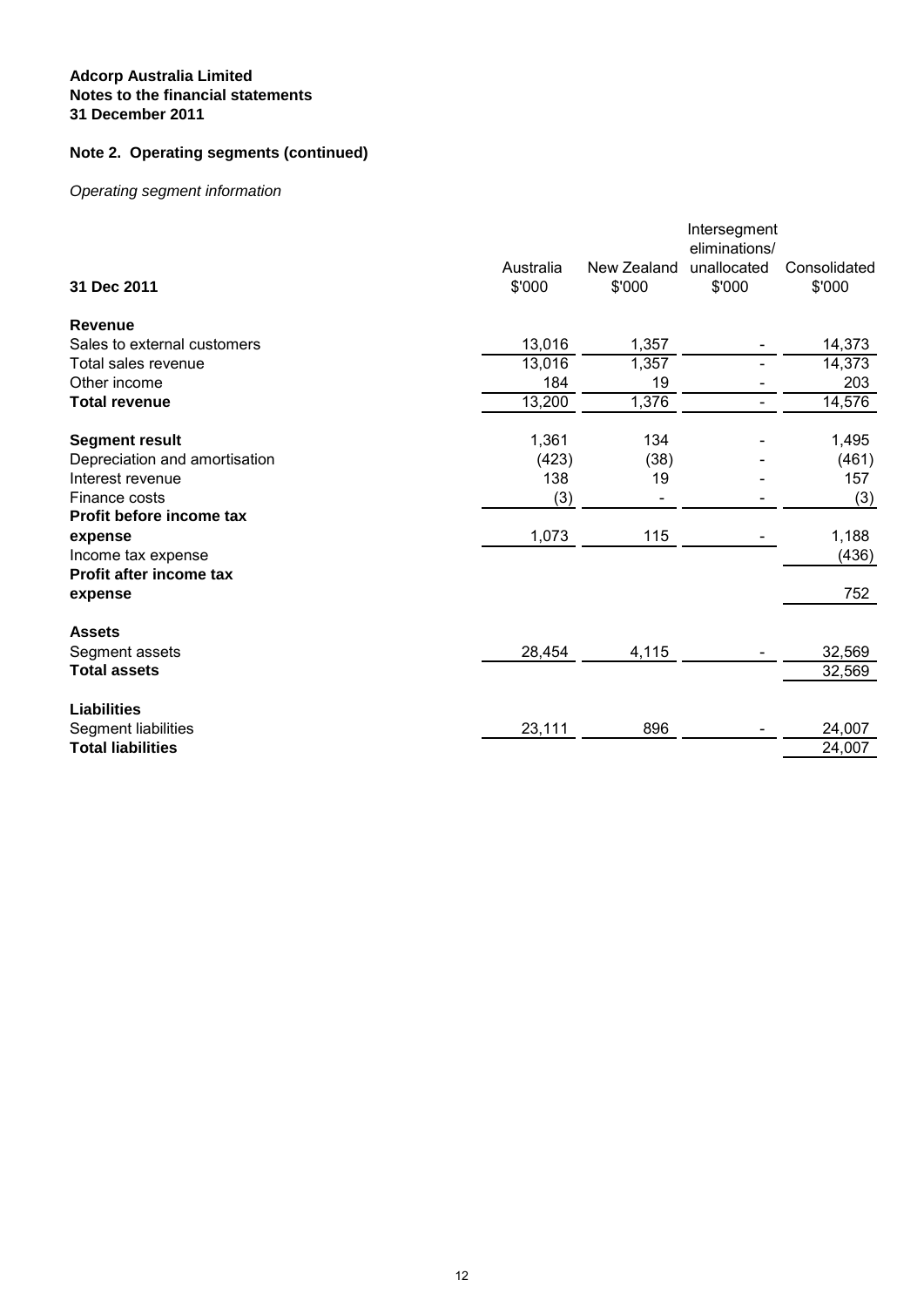## **Note 2. Operating segments (continued)**

|                                    |                     |                          | Intersegment<br>eliminations/ |                        |
|------------------------------------|---------------------|--------------------------|-------------------------------|------------------------|
| 31 Dec 2010                        | Australia<br>\$'000 | New Zealand<br>\$'000    | unallocated<br>\$'000         | Consolidated<br>\$'000 |
| <b>Revenue</b>                     |                     |                          |                               |                        |
| Sales to external customers        | 13,254              | 1,486                    |                               | 14,740                 |
| Total sales revenue                | 13,254              | 1,486                    |                               | 14,740                 |
| Other income                       | 158                 | 43                       |                               | 201                    |
| <b>Total revenue</b>               | 13,412              | 1,529                    | $\overline{\phantom{a}}$      | 14,941                 |
| <b>Segment result</b>              | 1,118               | 257                      |                               | 1,375                  |
| Depreciation and amortisation      | (266)               | (85)                     |                               | (351)                  |
| Impairment of assets               | (5)                 | $\overline{\phantom{a}}$ |                               | (5)                    |
| Interest revenue                   | 136                 | 21                       |                               | 157                    |
| Finance costs                      | (78)                |                          |                               | (78)                   |
| Profit before income tax           |                     |                          |                               |                        |
| expense                            | 905                 | 193                      |                               | 1,098                  |
| Income tax expense                 |                     |                          |                               | (356)                  |
| Profit after income tax<br>expense |                     |                          |                               | 742                    |
| 30 Jun 2011                        |                     |                          |                               |                        |
|                                    |                     |                          |                               |                        |
| <b>Assets</b>                      |                     |                          |                               |                        |
| Segment assets                     | 38,853              | 4,584                    | 130                           | 43,567                 |
| Unallocated assets:                |                     |                          |                               |                        |
| Deferred tax asset                 |                     |                          |                               | 1,283                  |
| <b>Total assets</b>                |                     |                          |                               | 44,850                 |
| <b>Liabilities</b>                 |                     |                          |                               |                        |
| Segment liabilities                | 34,937              | 1,397                    | 130                           | 36,464                 |
| Unallocated liabilities:           |                     |                          |                               |                        |
| Deferred tax liability             |                     |                          |                               | 4                      |
| <b>Total liabilities</b>           |                     |                          |                               | 36,468                 |
| Note 3. Revenue                    |                     |                          |                               |                        |
|                                    |                     |                          |                               | <b>Consolidated</b>    |
|                                    |                     |                          | 31 Dec 2011<br>\$'000         | 31 Dec 2010<br>\$'000  |
| Sales revenue                      |                     |                          |                               |                        |
| Operating revenues                 |                     |                          | 14,373                        | 14,740                 |
| Other revenue<br>Interest          |                     |                          | 157                           | 157                    |

Rent

Revenue - - 14,941 14,941 14,941 14,941 14,0576 14,941 14,0576 14,041 14,0576 14,041 15

 $\frac{46}{203}$   $\frac{44}{201}$ 

 $203$  201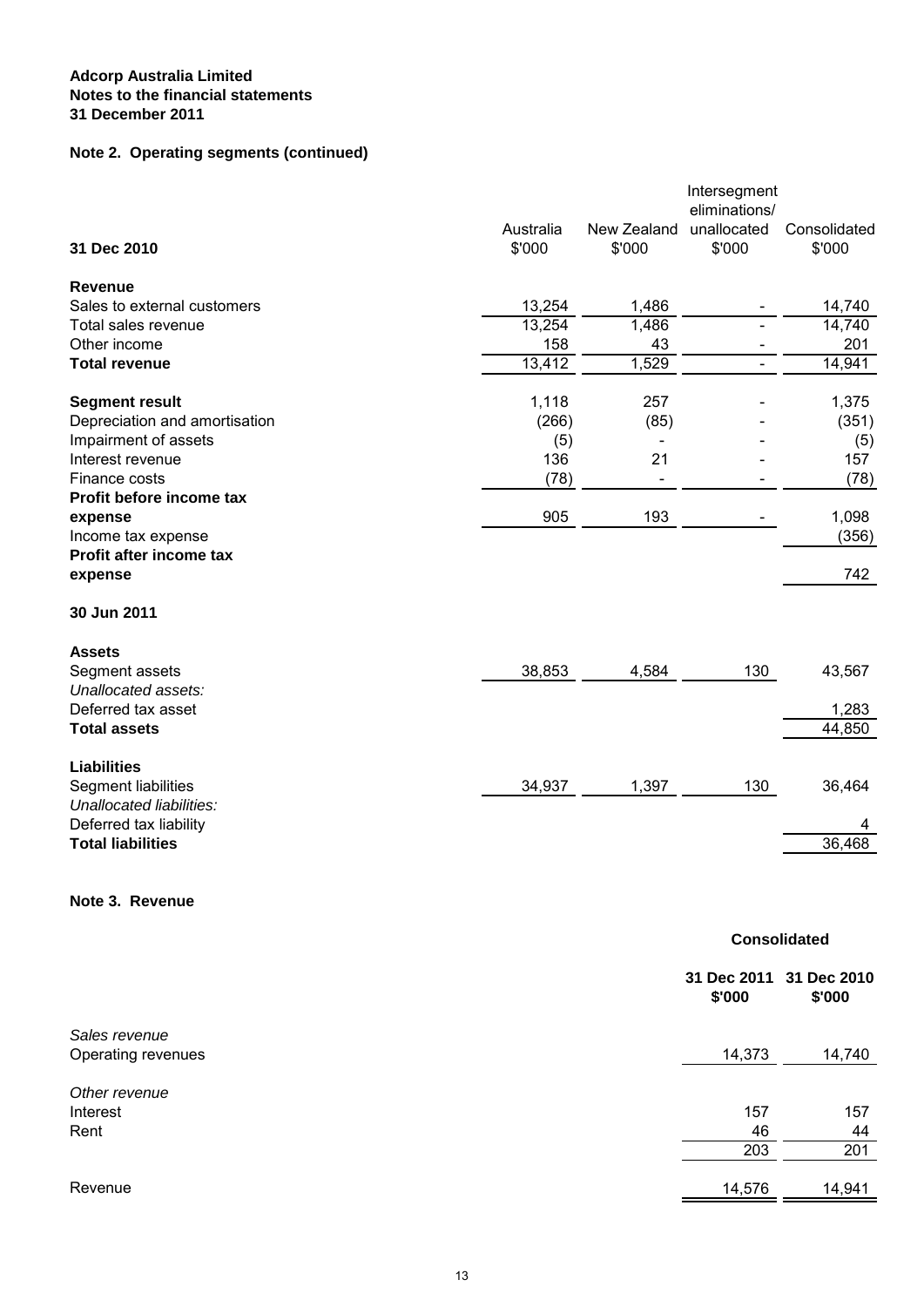## **Note 4. Expenses**

|                                                                       | 31 Dec 2011<br>\$'000 | 31 Dec 2010<br>\$'000 |  |
|-----------------------------------------------------------------------|-----------------------|-----------------------|--|
| Profit before income tax includes the following specific<br>expenses: |                       |                       |  |
| Depreciation                                                          |                       |                       |  |
| Office equipment                                                      | 111                   | 76                    |  |
| Plant and equipment                                                   | 198                   | 85                    |  |
| Total depreciation                                                    | 309                   | 161                   |  |
| Amortisation                                                          |                       |                       |  |
| <b>Customer list</b>                                                  |                       | 49                    |  |
| Software licences                                                     | 152                   | 141                   |  |
| <b>Total amortisation</b>                                             | 152                   | 190                   |  |
| Total depreciation and amortisation                                   | 461                   | 351                   |  |
| Impairment                                                            |                       |                       |  |
| Office equipment                                                      |                       | 5                     |  |
| Finance costs                                                         |                       |                       |  |
| Interest and finance charges paid/payable                             | 3                     | 78                    |  |
| Net foreign exchange loss                                             |                       |                       |  |
| Net foreign exchange loss                                             | 57                    | 8                     |  |
| Superannuation expense                                                |                       |                       |  |
| Defined contribution superannuation expense                           | 593                   | 611                   |  |
| Employee benefits expense excluding superannuation                    |                       |                       |  |
| Employee benefits expense excluding superannuation                    | 8,852                 | 8,641                 |  |
|                                                                       |                       |                       |  |
| Note 5. Current assets - trade and other receivables                  |                       |                       |  |
|                                                                       |                       | <b>Consolidated</b>   |  |
|                                                                       | 31 Dec 2011<br>\$'000 | 30 Jun 2011<br>\$'000 |  |
| Trade receivables                                                     | 18,881                | 28,043                |  |
| Less: Provision for impairment of receivables                         | (523)                 | (510)                 |  |
|                                                                       | 18,358                | 27,533                |  |
| Other receivables                                                     |                       | 1,024                 |  |
|                                                                       | 18,358                | 28,557                |  |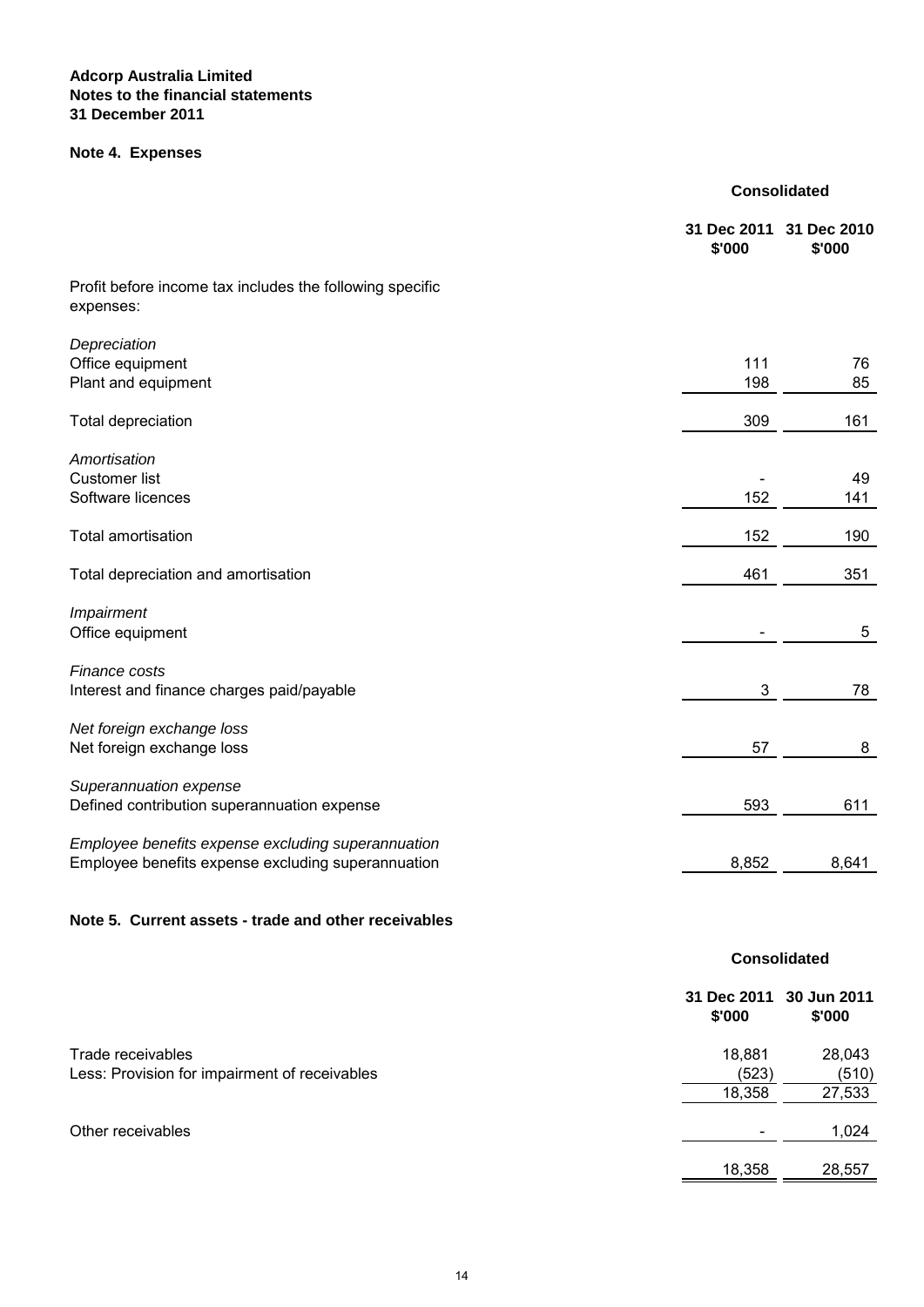#### **Note 6. Current liabilities - trade and other payables**

|                                                                                                                                                   | <b>Consolidated</b>   |                       |
|---------------------------------------------------------------------------------------------------------------------------------------------------|-----------------------|-----------------------|
|                                                                                                                                                   | 31 Dec 2011<br>\$'000 | 30 Jun 2011<br>\$'000 |
| Trade payables<br>Other payables                                                                                                                  | 18,304<br>3,756       | 27,304<br>7,215       |
|                                                                                                                                                   | 22,060                | 34,519                |
| Note 7. Equity - dividends                                                                                                                        |                       |                       |
|                                                                                                                                                   | <b>Consolidated</b>   |                       |
|                                                                                                                                                   | 31 Dec 2011<br>\$'000 | 31 Dec 2010<br>\$'000 |
| Final dividend for the year ended 30 June 2011 of 1 cent per ordinary share paid on 28<br>September 2011 fully franked based on a tax rate of 30% | 607                   |                       |
| Note 8. Contingent liabilities                                                                                                                    |                       |                       |
|                                                                                                                                                   | <b>Consolidated</b>   |                       |
|                                                                                                                                                   | 31 Dec 2011<br>\$'000 | 30 Jun 2011<br>\$'000 |
| Premises                                                                                                                                          | 1,276                 | 1,276                 |

#### **Note 9. Events after the reporting period**

#### *Legal action against a former director*

Andrews Advertising, a 75% held subsidiary, is continuing with legal proceedings against a former director and former manager. The directors of Adcorp do not expect any negative impact on the group as a result of this action.

No other matter or circumstance has arisen since 31 December 2011 that has significantly affected, or may significantly affect the consolidated entity's operations, the results of those operations, or the consolidated entity's state of affairs in future financial years.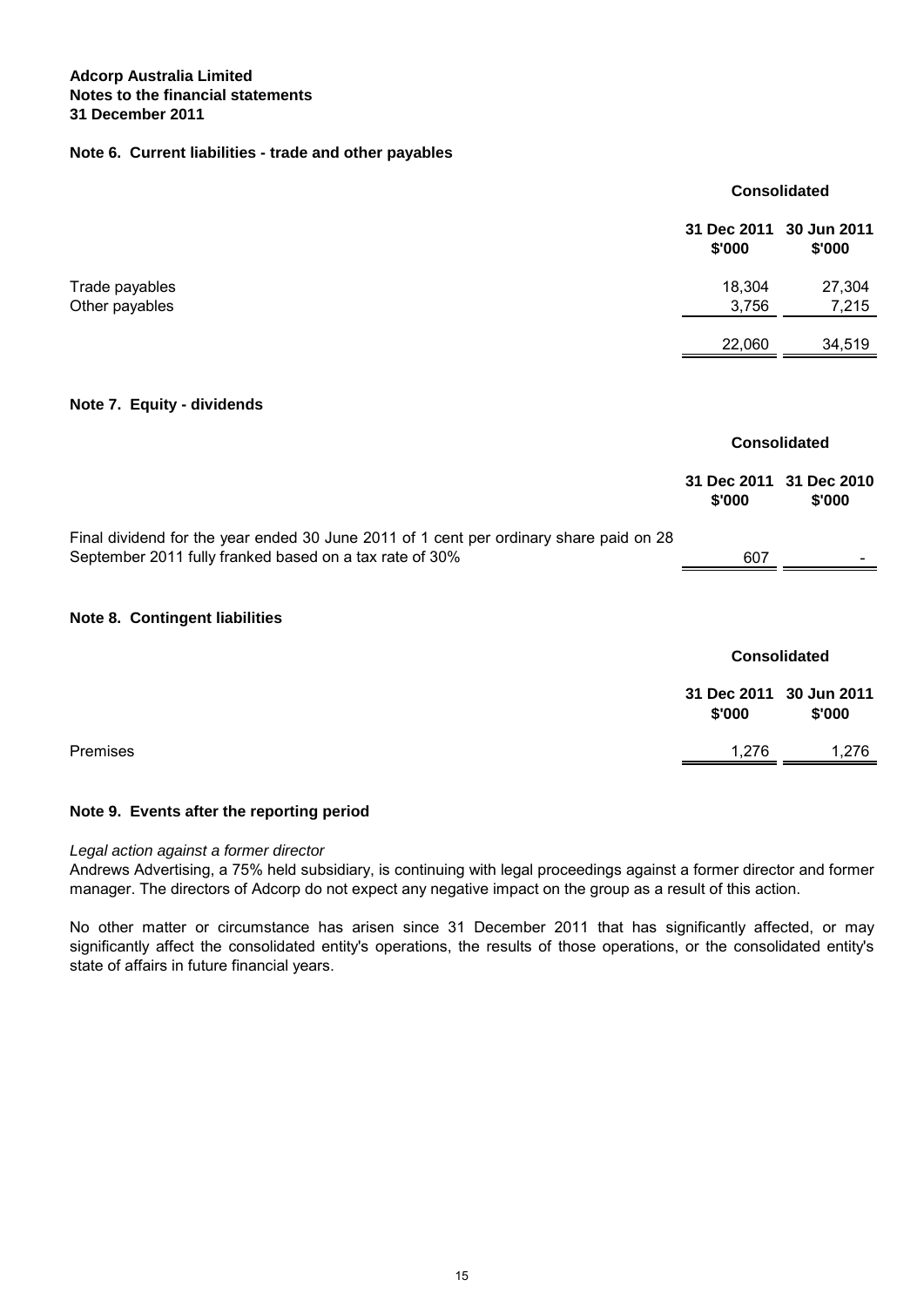## **Note 10. Earnings per share**

|                                                                                              | 31 Dec 2011<br>\$'000 | 31 Dec 2010<br>\$'000 |
|----------------------------------------------------------------------------------------------|-----------------------|-----------------------|
| Profit after income tax<br>Non-controlling interest                                          | 752<br>32             | 742<br>29             |
| Profit after income tax attributable to the owners of Adcorp Australia Limited               | 784                   | 771                   |
|                                                                                              | <b>Number</b>         | <b>Number</b>         |
| Weighted average number of ordinary shares used in calculating basic earnings per<br>share   | 60,676,602            | 60,676,602            |
| Weighted average number of ordinary shares used in calculating diluted earnings per<br>share | 60,676,602            | 60,676,602            |
|                                                                                              | <b>Cents</b>          | <b>Cents</b>          |
| Basic earnings per share<br>Diluted earnings per share                                       | 1.29<br>1.29          | 1.27<br>1.27          |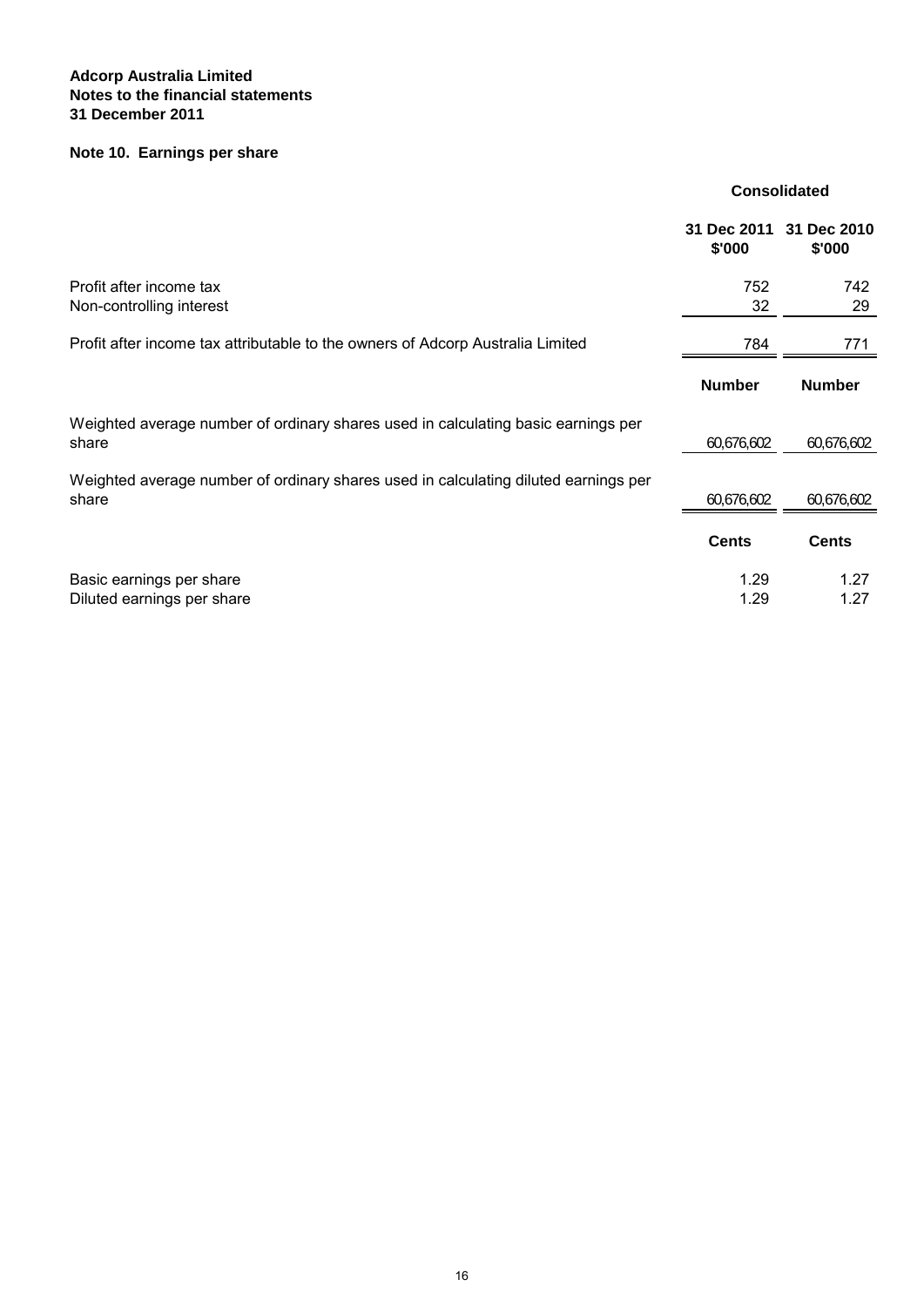#### **Directors' declaration Adcorp Australia Limited**

In the directors' opinion:

- the attached financial statements and notes thereto comply with the Corporations Act 2001, Australian Accounting Standard AASB 134 'Interim Financial Reporting', the Corporations Regulations 2001 and other mandatory professional reporting requirements;
- the attached financial statements and notes thereto give a true and fair view of the consolidated entity's financial position as at 31 December 2011 and of its performance for the financial half-year ended on that date; and
- there are reasonable grounds to believe that the company will be able to pay its debts as and when they become due and payable.

Signed in accordance with a resolution of directors made pursuant to section 303(5) of the Corporations Act 2001.

On behalf of the directors

 $\mathcal{L}$  , we are the set of the set of the set of the set of the set of the set of the set of the set of the set of the set of the set of the set of the set of the set of the set of the set of the set of the set of the s

David Morrison Director and Chief Executive Officer

Sydney 28 February 2012

Ren

\_\_\_\_\_\_\_\_\_\_\_\_\_\_\_\_\_\_\_\_\_\_\_\_\_\_\_\_\_\_\_\_

Bob Campbell Chairman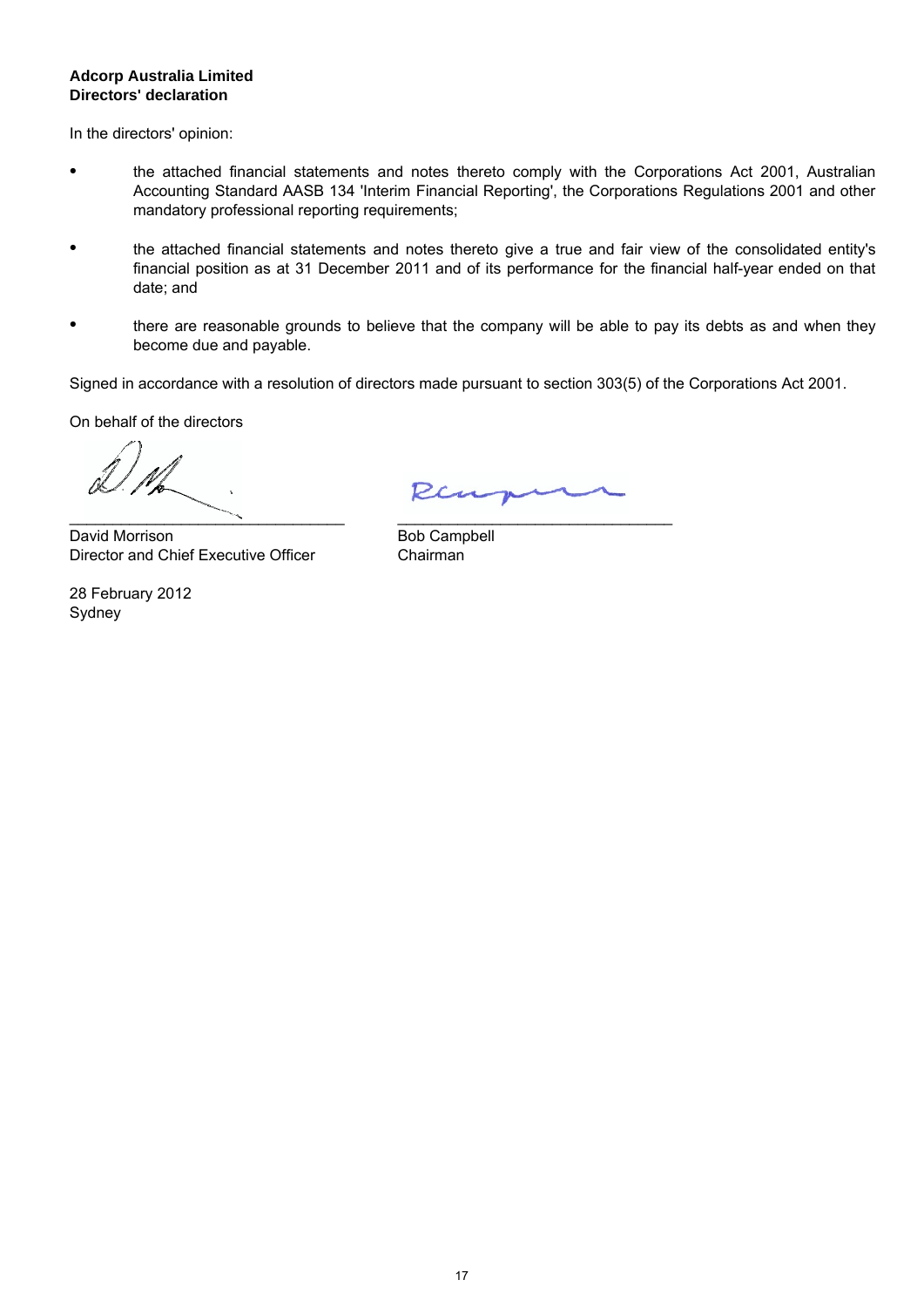

Grant Thornton Audit Pty Ltd ACN 130 913 594

Level 17, 383 Kent Street Sydney NSW 2000 Locked Bag Q800 QVB Post Office Sydney NSW 1230

**T** +61 2 8297 2400 **F** +61 2 9299 4445 **E** info.nsw@au.gt.com **W** www.grantthornton.com.au

#### Independent Auditor's Review Report To the Members of Adcorp Australia Limited

We have reviewed the accompanying half-year financial report of Adcorp Australia Limited ("Company"), which comprises the consolidated financial statements being the consolidated statement of financial position as at 31 December 2011, and the consolidated statement of comprehensive income, consolidated statement of changes in equity and consolidated statement of cash flows for the half-year ended on that date, a statement of accounting policies, other selected explanatory notes and the directors' declaration of the consolidated entity, comprising both the Company and the entities it controlled at the half-year's end or from time to time during the half-year.

#### Directors' responsibility for the half-year financial report

The directors of the Company are responsible for the preparation and fair presentation of the half-year financial report in accordance with Australian Accounting Standards (including the Australian Accounting Interpretations) and the Corporations Act 2001. This responsibility includes establishing and maintaining internal controls relevant to the preparation and fair presentation of the half-year financial report that is free from material misstatement, whether due to fraud or error; selecting and applying appropriate accounting policies; and making accounting estimates that are reasonable in the circumstances.

#### Auditor's responsibility

Our responsibility is to express a conclusion on the consolidated half-year financial report based on our review. We conducted our review in accordance with the Auditing Standard on Review Engagements ASRE 2410: Review of a Financial Report Performed by the Independent Auditor of the Company, in order to state whether, on the basis of the procedures described, we have become aware of any matter that makes us believe that the financial report is not in accordance with the Corporations Act 2001 including giving a true and fair view of the consolidated entity's financial position as at 31 December 2011 and its performance for the half-year ended on that date; and complying with Accounting Standard AASB 134: Interim Financial Reporting and the Corporations Regulations 2001. As the

Liability limited by a scheme approved under Professional Standards Legislation

Grant Thornton Australia Limited is a member firm within Grant Thornton International Ltd. Grant Thornton International Ltd and the member firms are not a worldwide partnership. Grant Thornton Australia Limited, together with its subsidiaries and related entities, delivers its services independently in Australi